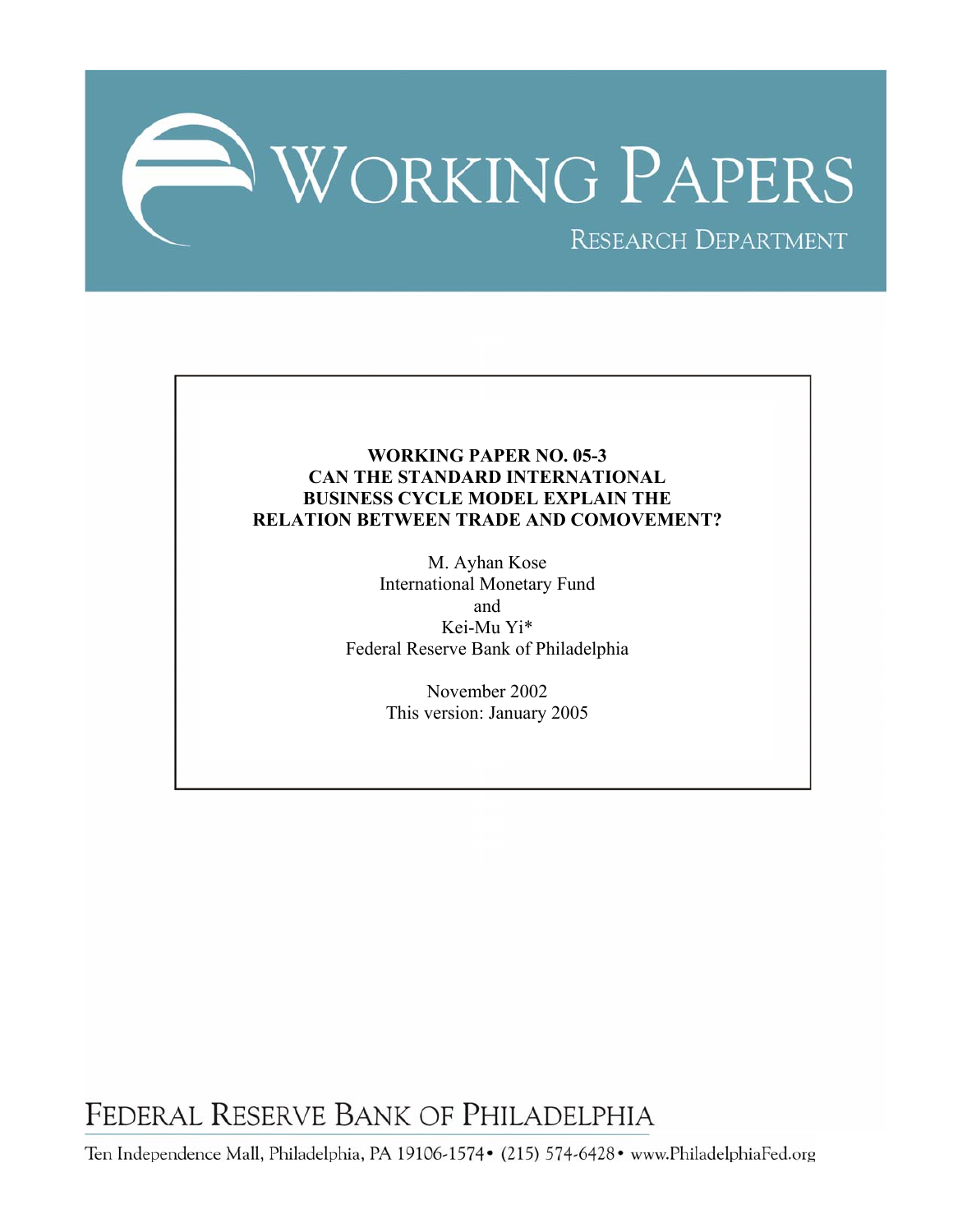# Can the Standard International Business Cycle Model Explain the Relation Between Trade and Comovement?

M. Ayhan Kose and Kei-Mu Yi<sup>1</sup>

November 2002 This version: January 2005

<sup>1</sup>The previous version of this paper circulated under the title "The Trade-Comovement Problem in International Macroeconomics." We thank two anonymous referees for extremely helpful comments that greatly improved the paper. We also thank Julian de Giovanni, Tim Kehoe, Narayana Kocherlakota, Michael Kouparitsas, Paolo Mauro, Fabrizio Perri, Linda Tesar, Eric van Wincoop, Christian Zimmermann, and participants at the 2002 Growth and Business Cycle Theory Conference, the Spring 2002 Midwest International Economics Meetings, and at the IMF Research Department brown bag for useful comments. Mychal Campos, Matthew Kondratowicz, Edith Ostapik, and Kulaya Tantitemit provided excellent research assistance. The views expressed in this paper are those of the authors and do not necessarily reflect views of the International Monetary Fund, the Federal Reserve Bank of Philadelphia, or the Federal Reserve System. Kose: International Monetary Fund, 700 19th St., N.W., Washington, D.C., 20431; akose@imf.org. Yi: Research Department, Federal Reserve Bank of Philadelphia, 10 Independence Mall, Philadelphia, PA, 19106; Kei-Mu.Yi@phil.frb.org.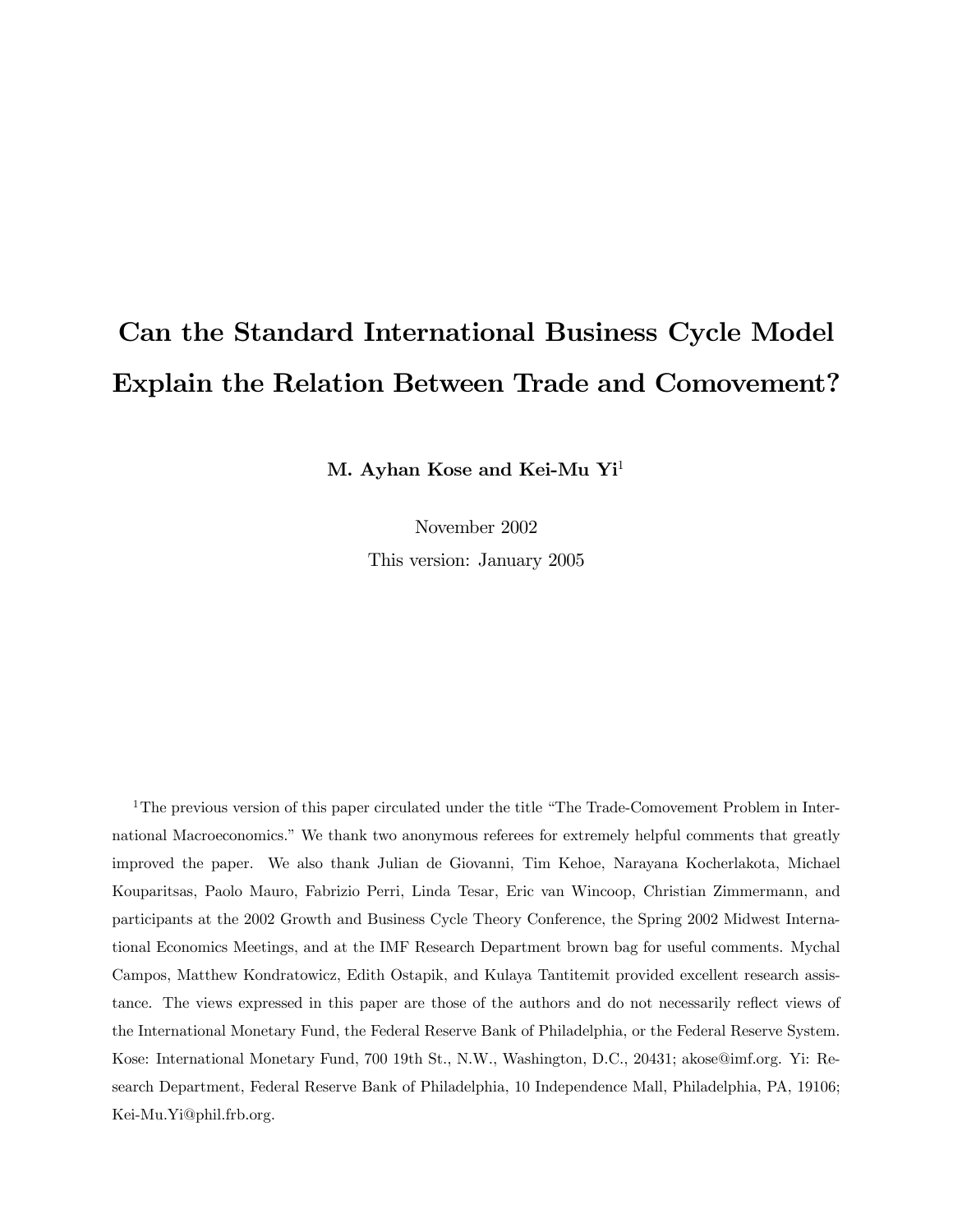#### Abstract

Recent empirical research finds that pairs of countries with stronger trade linkages tend to have more highly correlated business cycles. We assess whether the standard international business cycle framework can replicate this intuitive result. We employ a three-country model with transportation costs. We simulate the effects of increased goods market integration under two asset market structures: complete markets and international financial autarky. Our main finding is that under both asset market structures the model can generate stronger correlations for pairs of countries that trade more, but the increased correlation falls far short of the empirical findings. Even when we control for the fact that most country pairs are small with respect to the rest of the world, the model continues to fall short. We also conduct additional simulations that allow for increased trade with the third country or increased TFP shock comovement to affect the country pair's business cycle comovement. These simulations are helpful in highlighting channels that could narrow the gap between the empirical findings and the predictions of the model.

JEL Classification code: F4

Keywords: international trade, international business cycle comovement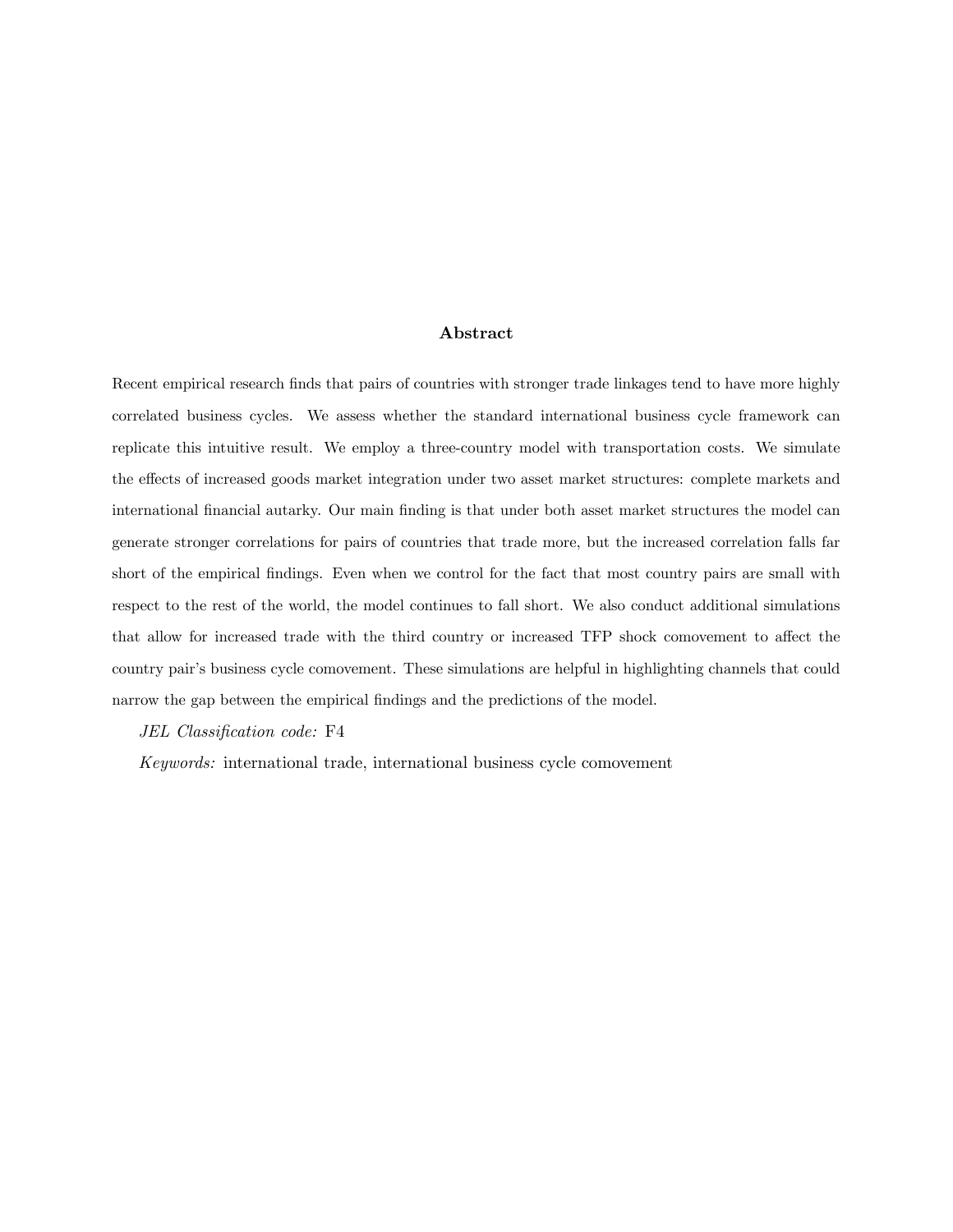# 1 Introduction

Do countries that trade more with each other have more closely synchronized business cycles? Yes, according to the conventional wisdom. Increased trade simply increases the magnitude of the transmission of shocks between two countries. Although this wisdom has circulated widely for a long time, it was not until recently that empirical research was undertaken to assess its validity. Running cross-country or cross-region regressions, first Frankel and Rose (FR, 1998), and then, Clark and van Wincoop (2001), Otto, Voss, and Willard (2001), Calderon, Chong, and Stein (2002), Baxter and Kouparitsas (2004), and others have all found that, among industrialized countries, pairs of countries that trade more with each other exhibit a higher degree of business cycle comovement.<sup>1</sup> Using updated data, we re-estimate the FR regressions and find that a doubling of the median (across all country pairs) bilateral trade intensity is associated with an increase in the country pair's GDP correlation of about 0.06. These empirical results are all statistically significant, and they suggest that increased international trade may lead to a significant increase in output comovement.

While the results are in keeping with the conventional wisdom, it is important to interpret them from the lens of a formal theoretical framework. The international real business cycle (RBC) framework is a natural setting for this purpose because it is one of the workhorse frameworks in international macroeconomics, and because it embodies the demand and supply side spillover channels that many economists have in mind when they think about the effect of increased trade on comovement. For example, in the workhorse Backus, Kehoe, Kydland (BKK, 1994) model, final goods are produced by combining domestic and foreign intermediate goods. Consequently, an increase in final demand leads to an increase in demand for foreign intermediates.

The impact of international trade on the degree of business cycle comovement has yet to be studied carefully with this framework, as FR note: "The large international real business cycle literature, which does endogenize [output correlations]...does not focus on the effects of changing economic integration on...business cycle correlations.<sup>"2</sup> The goal of this paper is to focus on these effects by assessing whether the international RBC framework is capable of replicating the strong

<sup>1</sup>Anderson, Kwark, and Vahid (1999) also find that there is a positive association between trade volume and the degree of business cycle synchronization. Canova and Dellas (1993) and Imbs (2004) find that international trade plays a relatively moderate role in transmitting business cycles across countries.

 ${}^{2}$ FR, p. 1015-1016. While several papers (which we cite in fn. 12) have looked at the relationship between trade and business cycle comovement, their focus was not on explaining the recent cross-sectional empirical research.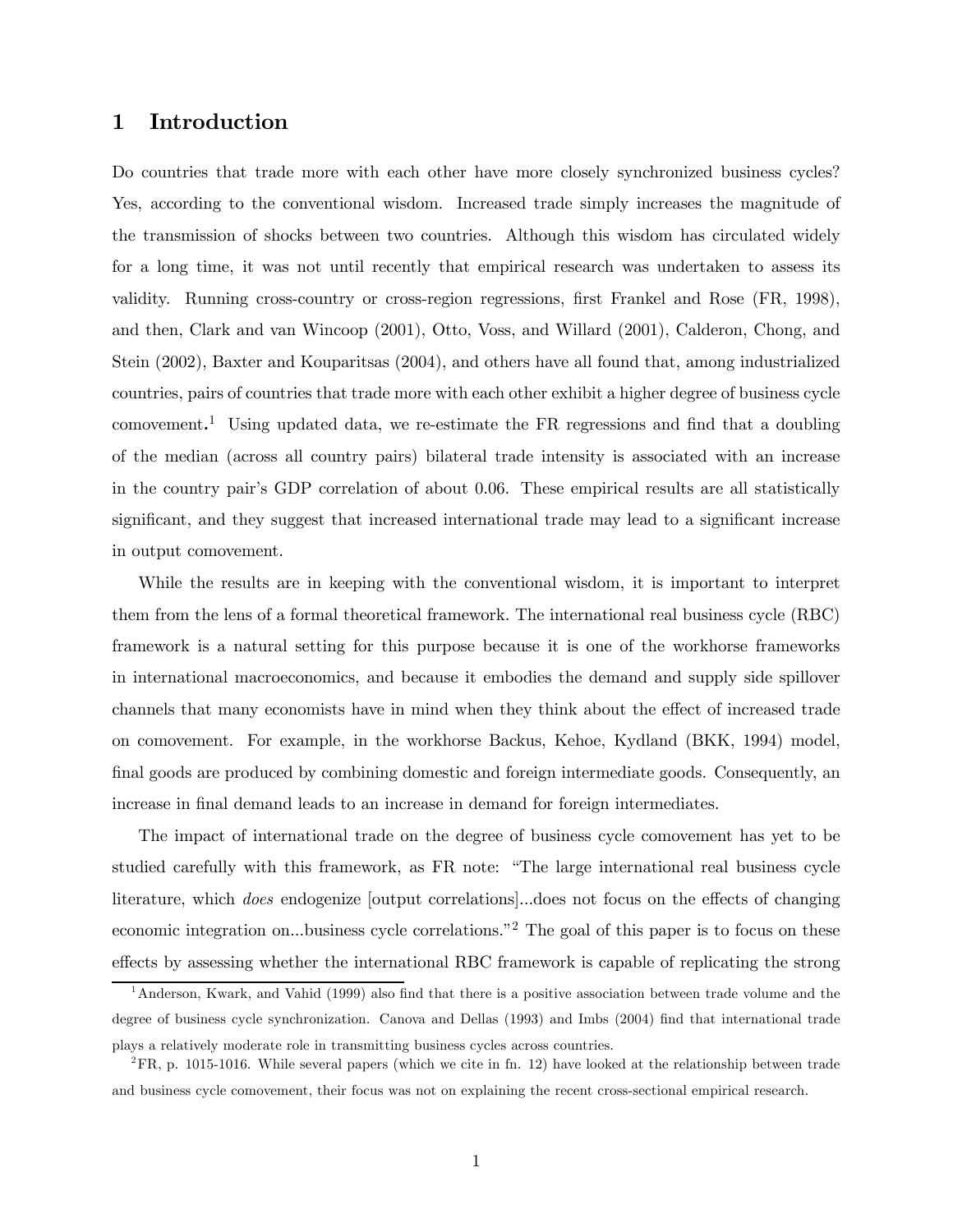empirical findings discussed above. We develop, calibrate, and simulate an international business cycle model designed to address whether increased trade is associated with increased GDP comovement. Our model extends the BKK model in three ways. First, recent research by Heathcote and Perri (2002) shows that an international RBC model with no international financial asset markets (international financial autarky) generates a closer fit to several key business cycle moments than does the model in a complete markets setting or a one-bond setting. Based on this work, in our model we study settings with international financial autarky, as well as complete markets. Second, in the above empirical work, the authors recognize the endogeneity of trade and instrument for it. In our framework, we introduce transportation costs as a way of introducing variation in trade. Different levels of transportation costs will translate into different levels of trade with consequent effects on GDP comovement.

The typical international business cycle model is cast in a two-country setting. Indeed, in a previous paper (Kose and Yi, 2001), we partially addressed the issue of this paper using a twocountry model. We argued that the model was able to explain about one-third to one-half of the FR findings; our conclusion was that the model had failed to replicate these findings. However, it turns out that this setting is inappropriate for capturing the empirical link between trade and business cycle comovement. In particular, in a two-country setting, by definition, the (single) pair of countries constitutes the entire world, and one country is always at least one-half of the world economy. This would appear to grossly exaggerate the impact of a typical country on another. In reality, a typical pair of countries is small compared to the rest of the world. Also, a typical country pair trades much less with each other than it does with the rest of the world. Moreover, Anderson and van Wincoop (2003) carefully show theoretically and empirically that bilateral trading relationships depend on each country's trade barrier with the rest of the world. Consequently, a more appropriate framework is one that captures the facts that pairs of countries tend to be small relative to the rest of the world, pairs of countries trade much less with each other than they do with the rest of the world, and bilateral trade patterns depend on trading relationships with the rest of the world. These forces can only be captured in a setting with at least three countries. This is our third, and most important, modification of the BKK model.

Our three-country model is calibrated to be as close to our updated FR regressions as possible. In particular, two of our countries are calibrated to two countries from the FR sample (the "country pair"), and the third country is calibrated to the other 19 countries, taken together (the "rest of the world"). We choose four country pairs, all of which are close to the median bilateral trade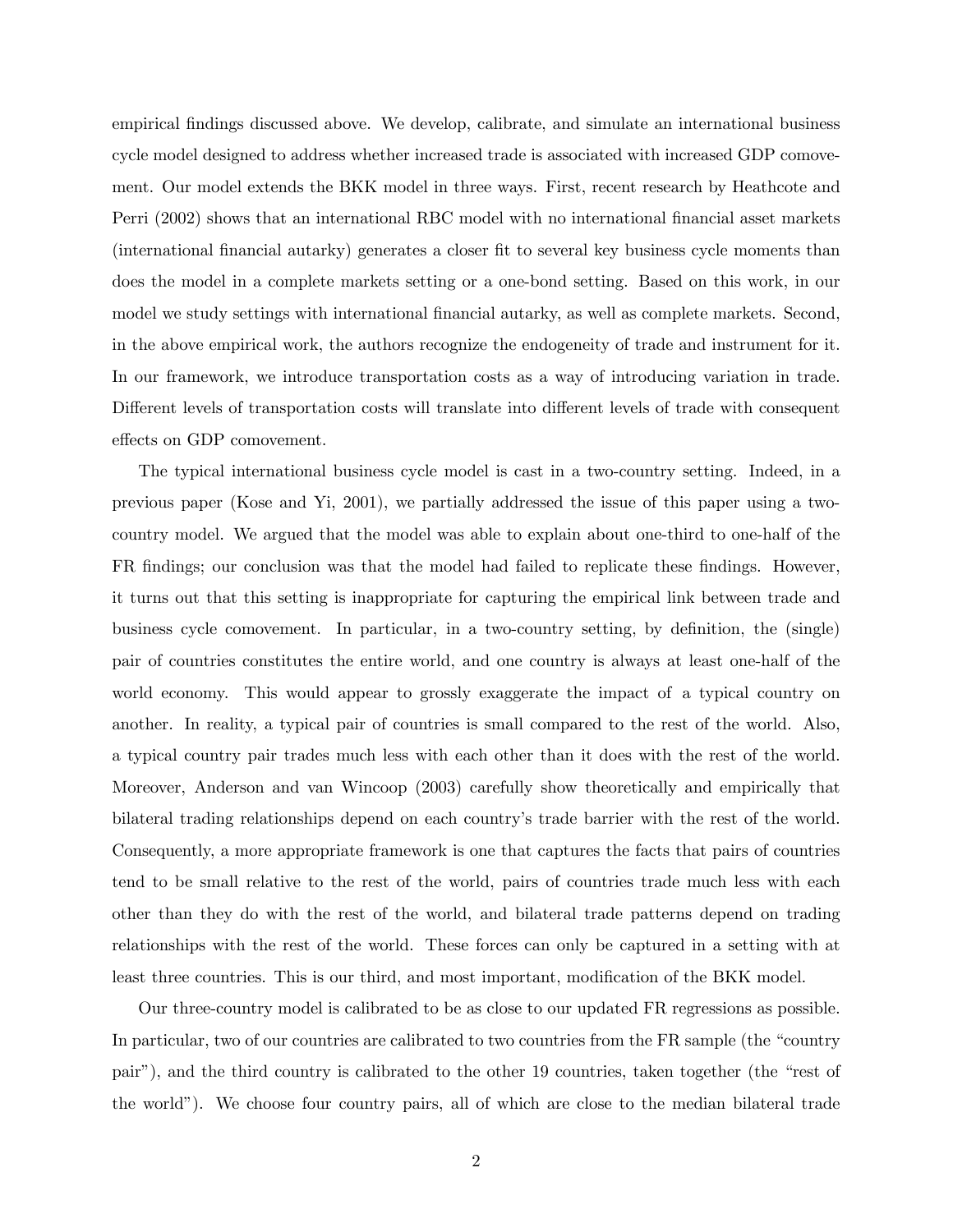intensity and GDP correlation. We solve and simulate our model under a variety of transport costs between the two small countries. Following the empirical research, we compute the change in GDP correlation per unit change in the log of bilateral trade intensity. We find that under either set of market structures, the model can match the empirical findings qualitatively, but it falls far short quantitatively. In our baseline experiment, the model explains at most  $1/10$  of the responsiveness of GDP comovement to trade intensity found in our updated FR regressions.

A key reason for the model's weak performance is that the trade intensity for each of our benchmark country pairs is small to begin with. A typical country does not trade much with any other country: the median trade intensity in our sample is 0.0023, or approximately 1/4 of one percent of GDP. For trade intensities close to the median, a doubling or tripling is not a large increase in level terms. Moreover, we perform simulations indicating that what matters for the model is the change in trade intensity levels, not logs. Consequently, we re-estimate the FR regressions using trade intensity levels. We also compute the responsiveness of GDP comovement to trade intensity levels implied by our model and compare it to the new coefficient estimates. Now the model performs better. For the best benchmark country pair, the model implies that a one-percentage-point increase in trade intensity (roughly 1 percent of GDP) would increase their GDP correlation by about 0.036, which is more than  $1/4$  of the empirical findings. Nevertheless, for the other country pairs the model continues to fall short by more than an order of magnitude.

While the model performs even better when we employ a lower Armington elasticity of substitution, there is still a sufficient gap between the model and the empirical findings that it is suggestive of a trade-comovement puzzle. This puzzle would be distinct from the puzzles that Obstfeld and Rogoff (2001) document; in particular, it is different from the consumption correlation puzzle. The consumption correlation puzzle is about the inability of the standard international business cycle models to generate the ranking of cross-country output and consumption correlations in the data. Our trade-comovement puzzle is about the inability of these models to generate a strong change in output correlations from changes in bilateral trade intensity. In other words, the consumption correlation puzzle is about the levels and ranking of output and consumption correlations, while the trade-comovement puzzle is about a "slope."

We conduct two further experiments that might help explain the gap between the model and the empirical findings. In one experiment, we vary all transport costs, not just those between the country pair, but we attribute all of the correlation changes to changes in the country pair's bilateral trade. This experiment yields a slope that is closer to, and in some cases, exceeds, the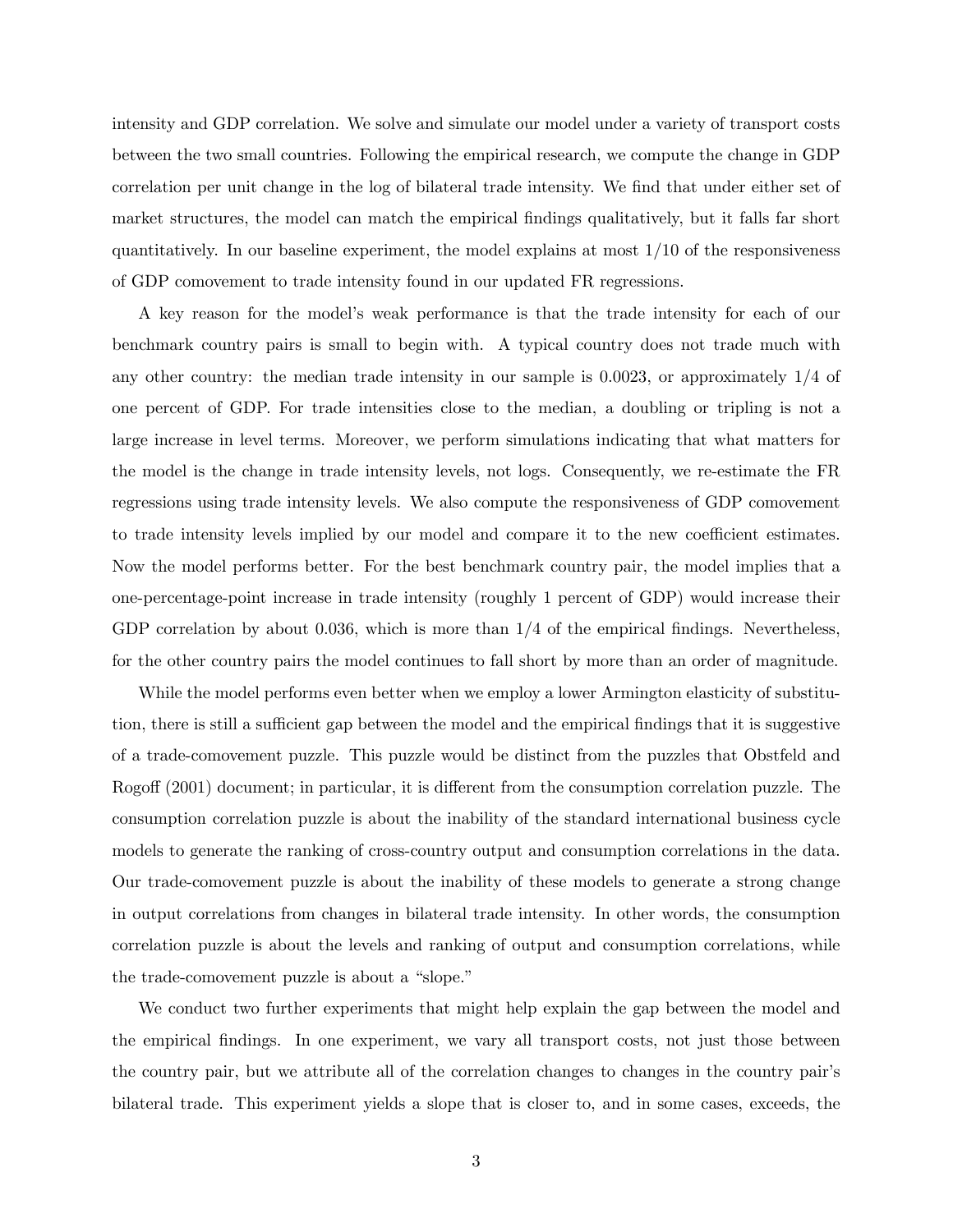empirically estimated slopes. We also find that the empirical association between trade and total factor productivity (TFP) comovement is almost as strong as the association between trade and GDP comovement. We conduct an experiment in which as we vary transport costs and trade, the correlation of TFP shocks changes in a way that is consistent with our regressions. Now there are two channels affecting GDP correlation: the pure trade channel and an indirect channel operating through TFP comovement. Not surprisingly, the model does a much better job in this experiment. Both of our experiments provide guidance for future empirical and modeling work on resolving this puzzle.

In Section 2, we update the Frankel-Rose regressions to study the empirical relationship between trade and business cycle comovement. Next, we describe our three-country model and its parameterization. Our quantitative assessment of the model is conducted in section 4. Section 5 concludes.

# 2 Empirical Link between Trade and Comovement

We update the Frankel-Rose (FR) regressions, which employed quarterly data running from 1959 to 1993. Our sample covers the same 21 OECD countries as in FR, but our data are annual and cover the period 1970-2000. We employ one of the FR measures of bilateral trade intensity, the sum of each country's imports from the other divided by the sum of their GDPs, averaged over the entire period. The median bilateral trade intensity (hereafter "trade intensity") over all countries and all years is 0.0023, and the standard deviation of the trade shares is 0.0098. We employ two of the FR measures of business cycle comovement, Hodrick-Prescott (HP) filtered and (log) firstdifferenced correlations of real GDP between the two countries. Summary statistics of the trade and comovement data are presented in Table 1a, and the data for HP-filtered GDP are illustrated in Figure 1. While the data look "cloudy," there is also a fairly clear positive slope.<sup>3</sup>

We estimate two (cross-section) regressions. In the first, we follow FR by running instrumental variables (IV) estimation on the log of trade intensity:

$$
Corr_{ij} = \beta_0 + \beta_1 \ln(Trade_{ij}) + \epsilon_{ij}
$$
\n(1)

where i and j denote the two countries. In the second, we run the regression on the levels of  $Trade_{ii}$ :

$$
Corr_{ij} = \beta_0 + \beta_1 Trade_{ij} + \epsilon_{ij}
$$
\n<sup>(2)</sup>

<sup>&</sup>lt;sup>3</sup>Baxter and Kouparitsas (2004) produce a similar figure using data from developed and developing countries.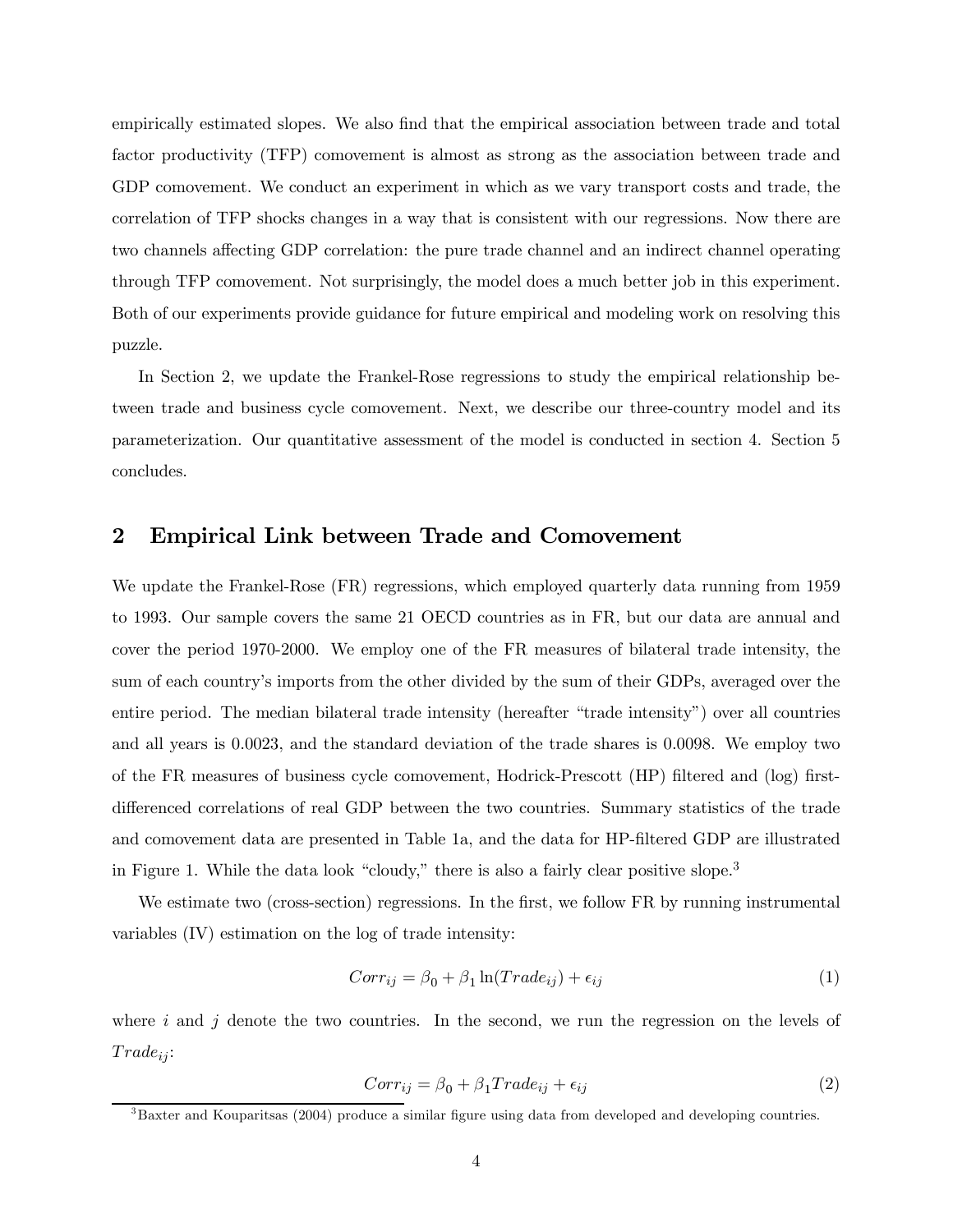As mentioned in the introduction, the regressions using the log of trade intensity imply that an increase in a country pair's trade intensity from 0.002 to 0.004 is associated with the same change in its GDP correlation as an increase in its trade intensity from 0.02 to 0.04. This would appear to be counterfactual, which motivates our second regression, in which trade intensity is measured in level terms. We employ a GMM instrumental variables estimator that corrects for heteroskedasticity in the error terms. Our instruments for  $Trade_{ij}$  are the same as in FR: a dummy variable for whether the two countries are adjacent, a dummy variable for whether the two countries share a common language, and the log of distance. The coefficients on trade intensity are listed in Table 1b.

Our estimates are consistent with those in the empirical literature. In the logs regression, the slope coefficient estimate implies that a country pair with twice the trade intensity as another country pair will have a 0.063 (HP-filtered GDP) or 0.054 (log first-differenced GDP) higher GDP correlation, all else equal. FR's estimates with HP-filtered GDP imply that a doubling of trade intensity is associated with a 0.033 higher GDP correlation. The slope coefficient from our levels regression implies that a doubling of the median trade intensity, i.e., an increase of 0.0023, is associated with an increase in GDP correlation of about 0.029 (HP-filtered GDP) or 0.026 (log first-differenced GDP). Note that these numbers are about half as large as what is implied from the logs regression. We also examined two other measures of trade intensity, the sum of each country's imports from each other divided by the sum of their total imports, and bilateral imports divided by total imports of the smaller of the two countries. The results are very similar to those obtained with our benchmark measure of trade intensity.<sup>4</sup>

# 3 The Model

Our model extends the basic two-country, free trade, complete market BKK (1994) framework by having three countries and transportation costs and by allowing for international financial autarky (zero international asset markets).<sup>5</sup> We first describe the preferences and technology. Then, we

<sup>4</sup>The motivation for the second measure comes from the idea that a high GDP correlation seems to arise from a large bilateral trade share (of total trade) by the smaller of the two countries. For the first measure and for the HP-filtered data (the first-differenced results are very similar), a doubling of the median trade intensity is associated with an increase in GDP correlation of 0.08 (logs) and 0.035 (levels). For the second measure, a doubling of the median trade intensity is associated with an increase in GDP correlation of 0.08 (logs) and 0.051 (levels).

<sup>&</sup>lt;sup>5</sup>Heathcote and Perri (2002) and Kose and Yi (2001) examine international financial autarky; Backus, Kehoe, Kydland (1992), Zimmermann (1997), Kose and Yi (2001) and Ravn and Mazzenga (1999), all examine the effects of transport costs; and Zimmermann (1997) employs a three-country model. To our knowledge, no previous paper has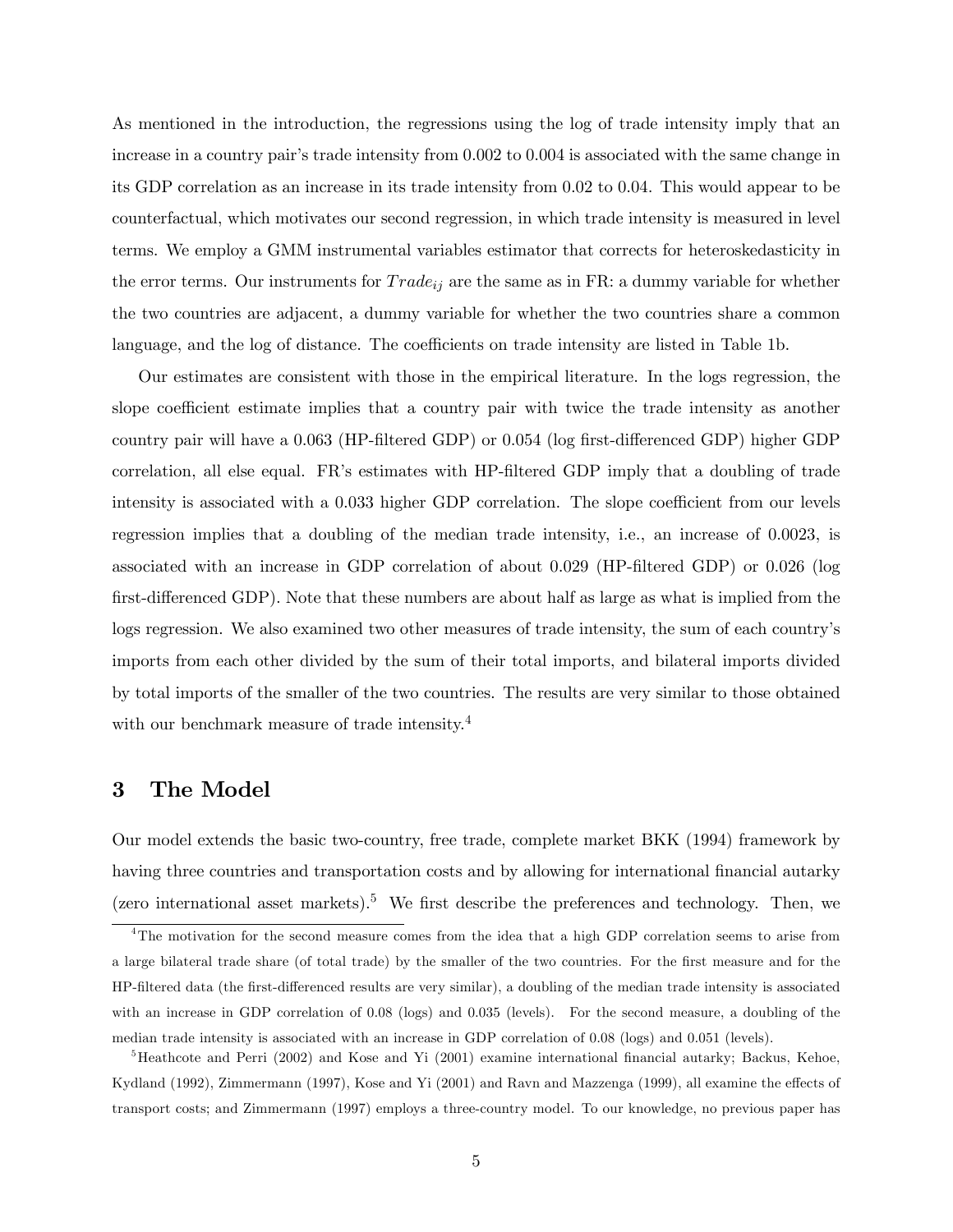describe the characteristics of the asset markets. Unless stated otherwise, all variables denote own country per capita quantities.

#### 3.1 Preferences

In each of the three countries, there are representative agents who derive utility from consumption and leisure. Agents choose consumption and leisure to maximize the following utility function:

$$
E_0\left(\sum_{t=0}^{\infty} \beta^t \frac{\left[c_{it}^{\mu}(1-n_{it})^{1-\mu}\right]^{1-\gamma}}{1-\gamma}\right), \qquad 0 < \mu < 1; \quad 0 < \beta < 1; \quad 0 < \gamma; \qquad i = 1, 2, 3 \tag{3}
$$

where  $c_{it}$  is consumption and  $n_{it}$  is the amount of labor supplied in country i in period t.  $\mu$  is the share of consumption in intratemporal utility, and  $\gamma$  is the intertemporal elasticity of substitution. Each agent has a fixed time endowment normalized to 1.

# 3.2 Technology

There are two sectors in each country: a sector that produces a traded intermediate good and a sector that produces a non-traded final good. Each country is completely specialized in producing an intermediate good. We suppress time subscripts except where necessary.

#### The Intermediate Goods Sector

Perfectly competitive firms in the intermediate goods sector produce traded goods according to a Cobb-Douglas production function:

$$
y_i = z_i k_i^{\theta} n_i^{1-\theta}, \qquad 0 < \theta < 1; \qquad i = 1, 2, 3 \tag{4}
$$

where  $y_i$  denotes (per capita) intermediate good production in country i;  $z_i$  is the productivity shock;  $k_i$  is capital input.  $\theta$  denotes capital's share in output. Firms in this sector rent capital and hire labor in order to maximize profits, period by period:

$$
\max_{k_i, n_i} p_i y_i - r_i k_i - w_i n_i
$$
\n(5)

\nsubject to  $k_i, n_i \geq 0;$   $i = 1, 2, 3$ 

where  $w_i(r_i)$  is the wage (rental rate), and  $p_i$  is the f.o.b. or factory gate price of the intermediate good produced in country i.

included all three features.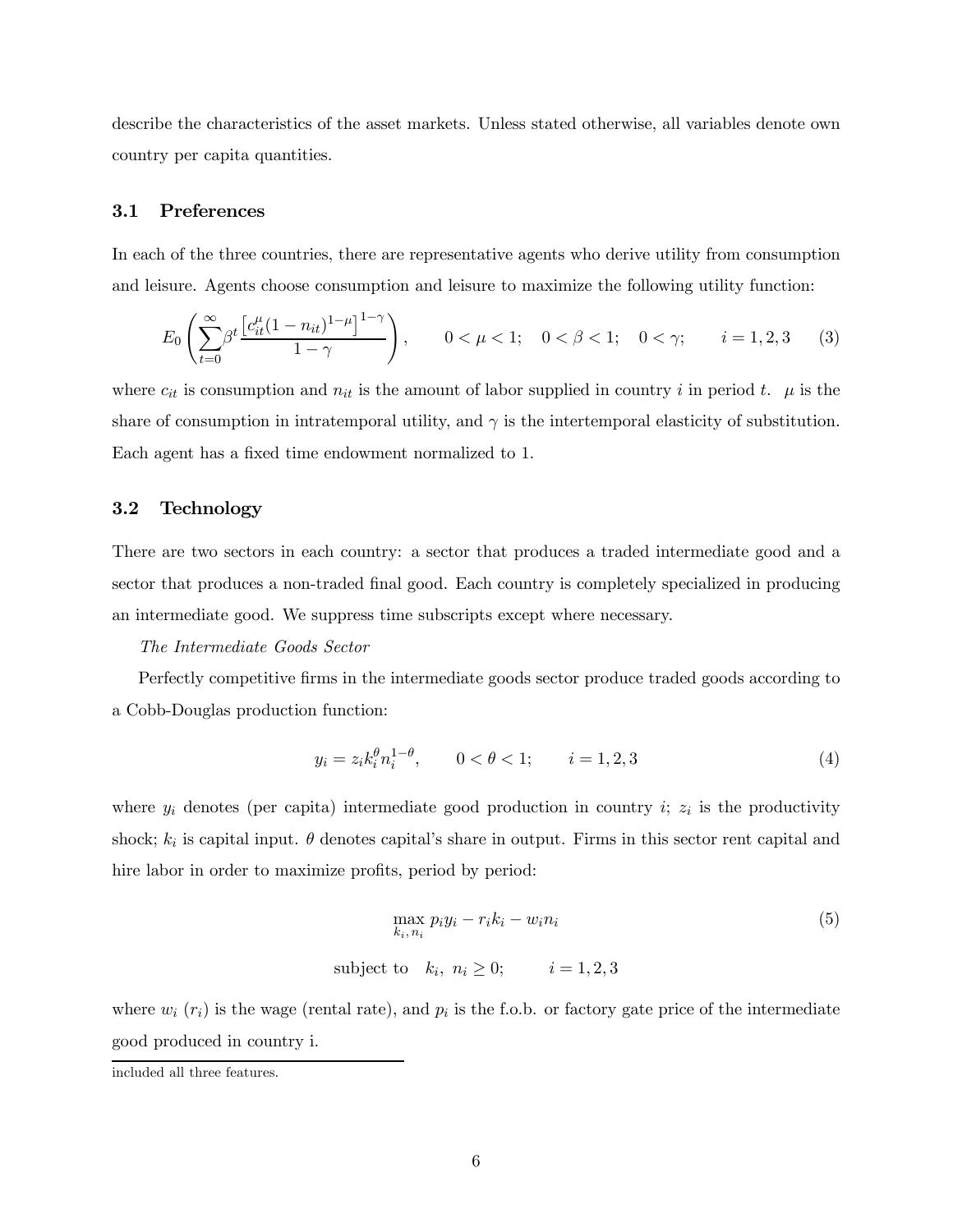The market clearing condition in each period for the intermediate goods producing firms in country  $i$  is:

$$
\sum_{j=1}^{3} \pi_j y_{ij} = \pi_i y_i \tag{6}
$$

where  $\pi_i$  is the number of households in country i, and determines country size.  $y_{ij}$  denotes the quantity of intermediates produced in country  $i$  and shipped to each agent in country  $j$ .

The total number of households in the world is normalized to 1:

$$
\sum_{i=1}^{3} \pi_i = 1
$$
 (7)

#### Transportation Costs

When the intermediate goods are exported to the other country, they are subject to transportation costs. We think of these costs as a stand-in for tariffs and other non-tariff barriers, as well as transport costs. Following BKK (1992) and Ravn and Mazzenga (1999), we model the costs as quadratic iceberg costs. This formulation of transport costs generalizes the standard Samuelson linear iceberg specification and takes into account that transportation costs become higher as the amount of traded goods gets larger. Specifically, if country i exports  $y_{ij}$  units to country j,  $g_{ij}(y_{ij})^2$ units are lost in transit, where  $g_{ij}$  is the transport cost parameter for country i's exports to country j. That is, only:

$$
(1 - g_{ij}y_{ij})y_{ij} \equiv m_{ij} \tag{8}
$$

units are imported by country j. We think of  $g_{ij}y_{ij}$  as the iceberg transportation cost; it is the fraction of the exported goods that are lost in transit. In our simulations, we evaluate the transport costs at the steady state values of  $y_{ij}$ . Below, we discuss our transport technology further.

#### The Final Goods Sector

Each country's output of intermediates is used as an input into final goods production. Final goods firms in each country produce their goods by combining domestic and foreign intermediates via an Armington aggregator. To be more specific, the final goods production function in country  $i$  is given by:

$$
F(y_{1j}, y_{2j}, y_{3j}) = \left[\sum_{i=1}^{3} \omega_{ij} [(1 - g_{ij} y_{ij}) y_{ij}]^{1-\alpha} \right]^{1/(1-\alpha)}
$$
(9)

$$
= \left[\sum_{i=1}^{3} \omega_{ij} m_{ij}^{1-\alpha}\right]^{1/(1-\alpha)}
$$
\n(10)

 $\omega_{1j}, \omega_{2j}, \omega_{3j} \geqslant 0; \qquad \alpha \geqslant 0; \qquad j = 1, 2, 3$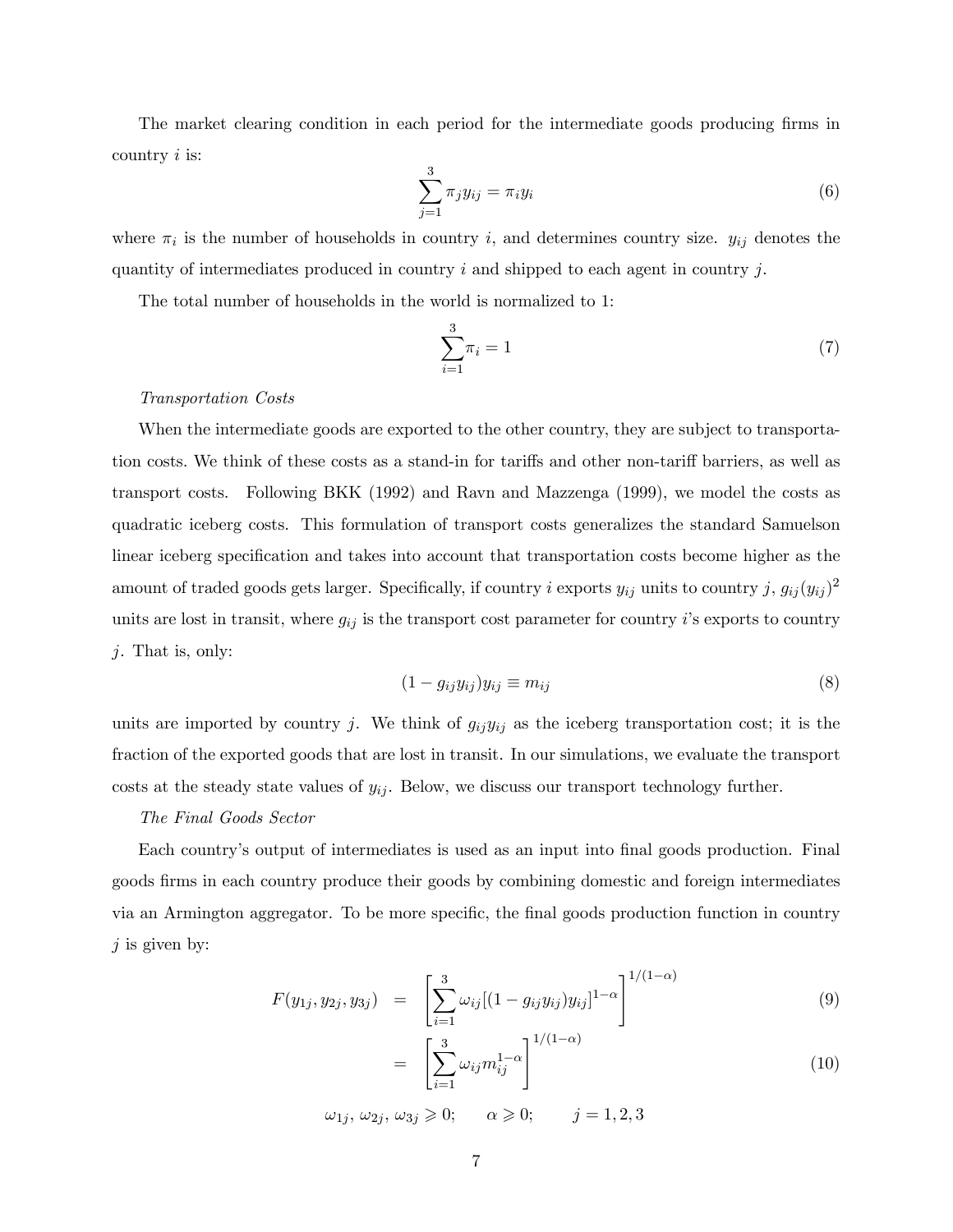where  $\omega_{1j}$  denotes the Armington weight applied to the intermediate good produced by country 1 and imported by country j  $(m_{1j})$ . We assume that  $g_{ii} = 0$  and that  $g_{ij}y_{ij} = g_{ji}y_{ji}$ . In other words, there is no cost associated with intra-country trade, i.e.,  $m_{22} = y_{22}$ , and iceberg transport costs between two countries do not depend on the origin of the goods.  $1/\alpha$  is the elasticity of substitution between the inputs.

Final goods producing firms in each country j maximize profits, period by period :

$$
\max_{m_{1j}, m_{2j}, m_{3j}} q_j \left[ \sum_{i=1}^3 \omega_{ij} m_{ij}^{1-\alpha} \right]^{1/(1-\alpha)} - p_{1j} m_{1j} - p_{2j} m_{2j} - p_{3j} m_{3j} \tag{11}
$$

where  $q_j$  is the price of the final good produced by country j, and  $p_{ij}$  is the c.i.f. (cost, insurance, and freight) price of country i's good imported by country j. Note that  $p_{jj} = p_j$ . The non-traded good in country 1 is the numeraire good; hence,  $q_1 = 1$ .

As in Ravn and Mazzenga (1999), we can use the first order conditions from 11 to calculate the price of an imported good  $i$  relative to  $j's$  own good:

$$
\frac{p_{ij}}{p_j} = \frac{\omega_{ij}}{\omega_{jj}} \left(\frac{y_{jj}}{m_{ij}}\right)^{\alpha} \tag{12}
$$

Also, because  $\partial F/\partial y_{ij} = (\partial F/\partial m_{ij})(1 - 2g_{ij}y_{ij})$ , we know that:

$$
p_i = (1 - 2g_{ij}y_{ij})p_{ij} \tag{13}
$$

Comparing 8 and 13, it is easy to see that the c.i.f. price multiplied by imports exceeds the f.o.b. price multiplied by exports:

$$
p_{ij}m_{ij} - p_iy_{ij} = p_{ij}(1 - g_{ij}y_{ij})y_{ij} - p_iy_{ij} = y_{ij}(p_{ij}(1 - g_{ij}y_{ij}) - p_i) > 0
$$
\n(14)

In other words, if we think of the transportation costs as arising from transportation services provided to ship goods between countries, with the quadratic costs arising because the transportation "technology" is decreasing returns to scale, then, in a perfect competition setting, there are positive profits. That is, the firms providing the transportation services pay the exporting firm the factory gate or f.o.b. price of the good, and then receive the c.i.f. price from the final goods firm in the importing country. We think of a single representative shipping firm that chooses  $y_{ij}$  to maximize the leftmost expression of 14. We assume that households in the exporting country own this firm, whose profits are distributed as dividends to the households.

Capital is accumulated in the standard way:

$$
k_{jt+1} = (1 - \delta)k_{jt} + x_{jt}, \qquad j = 1, 2, 3
$$
\n<sup>(15)</sup>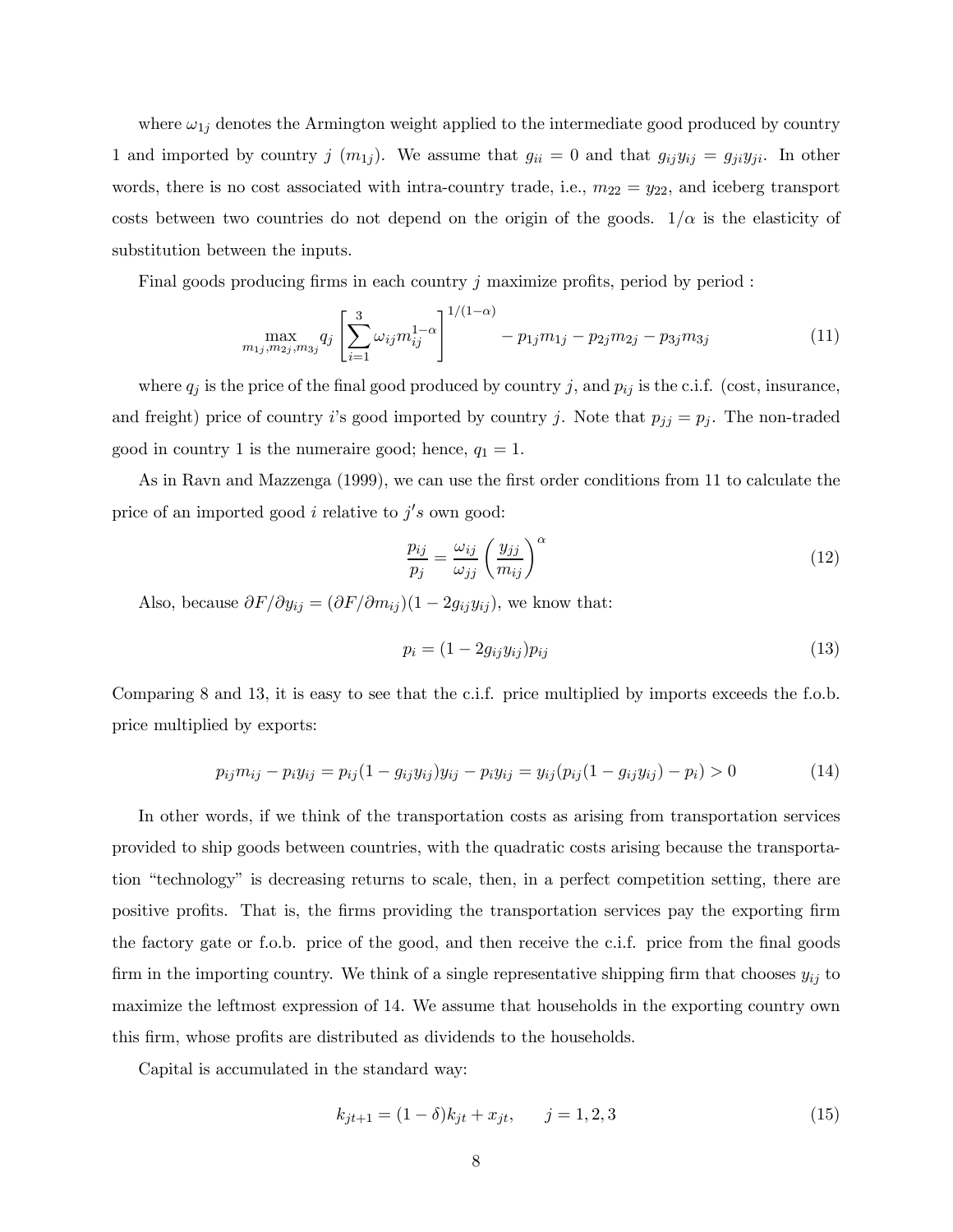where  $x_{it}$  is investment, and  $\delta$  is the rate of depreciation. Final goods are used for domestic consumption and investment in each country:

$$
c_{jt} + x_{jt} = F(y_{1jt}, y_{2jt}, y_{3jt}), \t j = 1, 2, 3 \t(16)
$$

# 3.3 Asset Markets

We consider two asset market structures, (international) financial autarky and complete markets. Under financial autarky, there is no asset trade; hence, trade is balanced period by period. As mentioned above, Heathcote and Perri (2002) have shown that international business cycle models with financial autarky yield a closer fit to some key business cycle moments than the same models under complete markets. Also, financial autarky is the natural "other extreme" relative to complete markets.<sup>6</sup> The following budget constraint must hold in each period:

$$
q_{it}(c_{it} + x_{it}) - r_{it}k_{it} - w_{it}n_{it} - R_{it} = 0, \qquad \forall t = 0, ..., \infty; \quad i = 1, 2, 3
$$
 (17)

where  $R_{it}$  is profits that the transportation firms distribute as dividends to the household  $(=\sum$ 2  $j=1$  $(p_{ijt}m_{ijt}-p_{it}y_{ijt})$ . In addition to dividends, the household obtains income from its labor and from the capital it owns. The household spends its income on consumption and investment goods. The complete markets framework, i.e., complete contingent claims or fully integrated international asset markets, is the usual benchmark. There is a single lifetime budget constraint:

$$
E_0\left[\sum_{t=0}^{\infty}\sum_s q_{ist}(c_{ist} + x_{ist})\right] = E_0\left[\sum_{t=0}^{\infty}\sum_s (r_{ist}k_{ist} + w_{ist}n_{ist} + R_{ist})\right]
$$
(18)

where the subscript s indexes the state of nature. Households maximize 3 subject to either 17 or 18.

#### 3.4 Equilibrium

Definition 1 An equilibrium is a sequence of goods and factor prices and quantities such that the first order conditions to the firms' and households' maximization problems, as well as market clearing conditions 6 and 16, are satisfied in every period.

 $6A$  third asset structure that is popular involves one-period risk-free bonds. However, recent research by Heathcote and Perri (2002), Baxter and Crucini (1995), and others suggests that, when productivity shocks are stationary, a bond economy typically implies results very similar to those of a complete markets economy.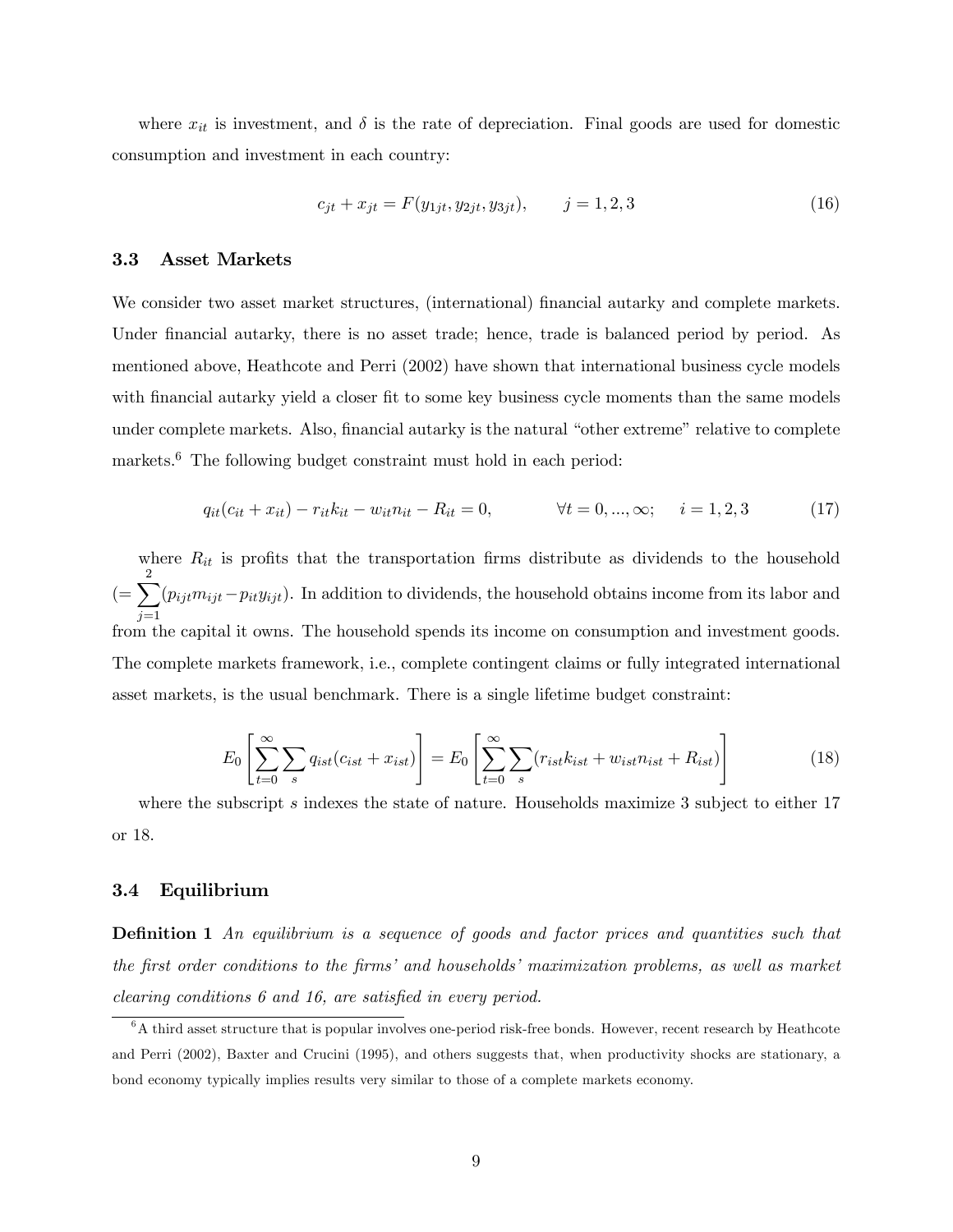# 3.5 Calibration and Solution

Our goal is to quantitatively assess whether our three-country international RBC model can generate the high responsiveness of GDP comovement to bilateral trade intensity found in the data. To tie our simulations as closely as possible to the empirical work in section 2, we view the world as consisting of the 21 OECD countries in our sample. Two of the countries in our model are calibrated to two of the OECD countries (the "country pair"), and the third country of our model is calibrated to an aggregate of the other 19 countries (the "rest of the world" or "ROW"). There are 210 such three-country combinations; we select four combinations to serve as our benchmarks. We focus on country combinations whose bilateral trade intensity and GDP correlation are close to the median values of these variables. For each bilateral country pair, we calculate the root mean square error of its GDP correlation and trade intensity from their respective medians in the 210 country pair sample. We do this for both the HP-filtered GDP and the first-differenced GDP. Among the country pairs that are in the lowest 10 percent in root mean square error for both GDP correlations, we pick the three country pairs with the smallest root mean square error. These are Belgium and U.S.; Australia and Belgium; and Finland and Portugal. We also pick the country pair among the G-7 countries that is closest to the median: France and the U.S.. Table 1c lists the trade intensities and the GDP correlations for each of our benchmark country pairs.

#### Calibration

In our model, one period corresponds to one year. This maintains consistency with the empirical estimation we presented earlier. Most of the parameters draw directly from or are the annualized versions of those in BKK (1994). The share of consumption in the utility function is 0.34, which implies that 30 percent of available time is devoted to labor activity. The coefficient of relative risk aversion is 2. The preference discount factor is 0.96, which corresponds to an annual ingterest rate of approximately 4 percent. The capital share in production is set to 0.36 and the (annual) depreciation rate is 0.1. We also follow BKK (1994) and set the elasticity of substitution between domestic and foreign goods in the Armington aggregator at 1.5 (hereafter, "Armington elasticity").

The two key elements of the calibration are the Armington aggregator weights  $\omega_{ij}$ , and the productivity shocks. For each set of three countries (the designated country pair and the rest of the world), there are nine weights. The weights are set so that when all bilateral transport costs are 15 percent, the model's deterministic steady state implies import shares equal to the actual import shares, and intermediate goods output equals final goods output in each country. We use 15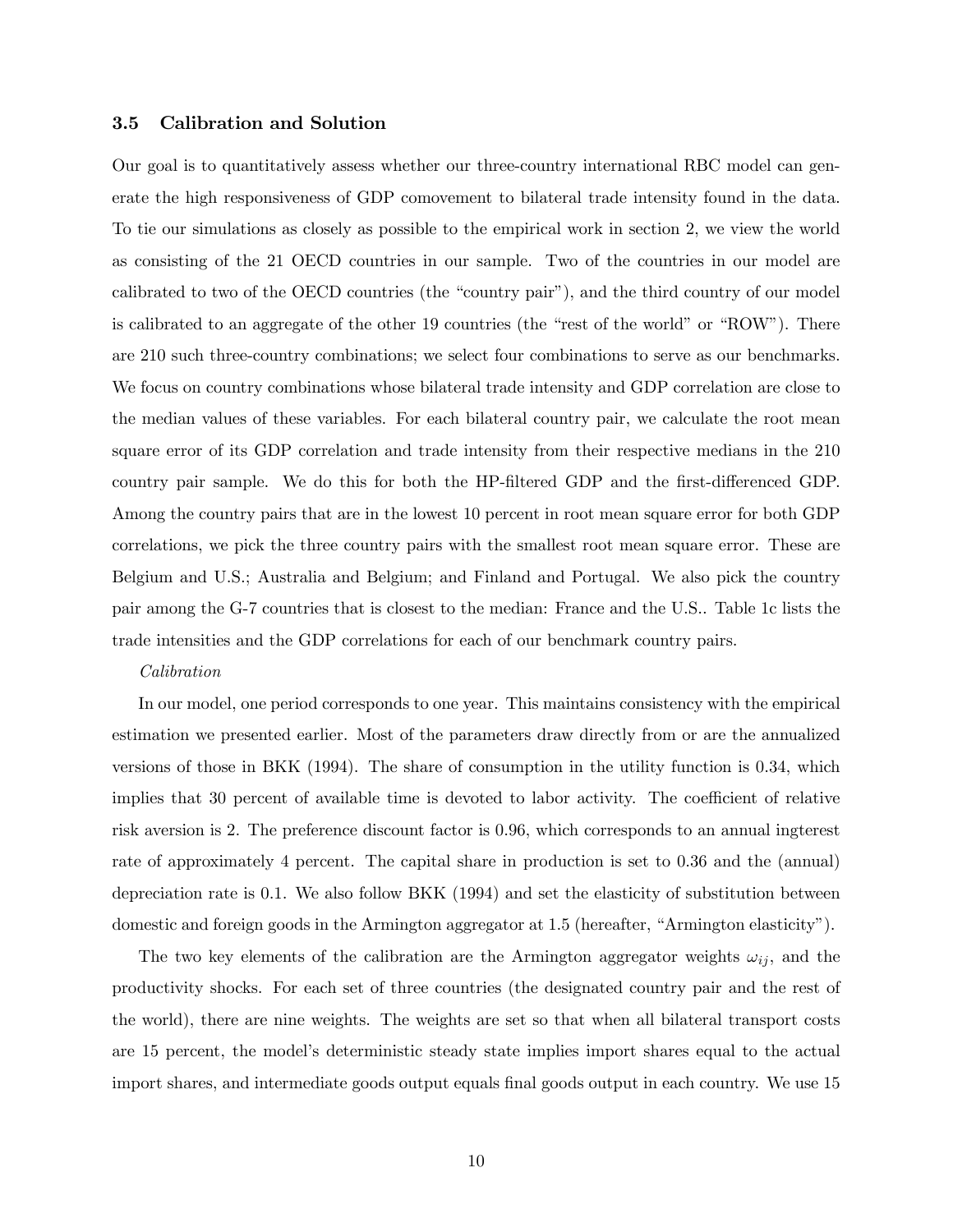percent transport costs because the research of Baier and Bergstrand (2001), Hummels (2001), Yi (2003), and others suggests that in the 1980s and 1990s, transport costs plus tariffs for developed countries were around 7 percent to 15 percent, and because we allow for unmeasured trade frictions, such as border-crossing regulations, as well. We estimate the productivity shocks using the data of the benchmark country pairs and the ROW. We begin by calculating Solow residuals using data from the Penn World Tables version 6.0. For each benchmark country pair, we calculate Solow residuals for the two countries, which we will think of as small, and for the aggregate of the other 19 countries (ROW). We do this for 1970 through 1998. With the Solow residuals, we estimate an AR(1) shock process. Further details about the parameterization of the Armington aggregator weights and the productivity shocks are given in the Appendix and in Appendix Table 1.

# Solution

Because analytical solutions do not exist under either asset market structure, we solve the model following the standard linearization approach in the international business cycle literature. Under complete markets, the model is converted into the equivalent social planning problem and solved accordingly. The social planning weights associated with the complete markets version of the three-country model are solved for so that each country's budget constraint is satisfied in the steady state; the weights are close, but not equal, to the countries' population weights. Under financial autarky, the optimization problems of the two types of firms, as well as of the households, are solved, along with the equilibrium conditions.7

The bilateral trade intensity measure is given by the following expression for countries 1 and 2:

$$
\frac{2(\frac{\pi_2}{\pi_1})y_{12}}{\left[\left(y_{11}+(\frac{\pi_2}{\pi_1})y_{12}+(\frac{\pi_3}{\pi_1})y_{13}\right)+p_{12}\left(y_{21}+(\frac{\pi_2}{\pi_1})y_{22}+(\frac{\pi_3}{\pi_1})y_{23}\right)\right]}
$$
(19)

where  $p_{12}$  is country 1's terms of trade with country 2 (the price of country 2's good in terms of country 1's good).<sup>8</sup> In the special case of three equally sized countries, and with symmetric Armington weights, the trade intensity measure captures bilateral exports expressed as a share of country 1's (or country 2's) GDP.

 $<sup>7</sup>$ In the complete market setting, the rebates associated with transports costs are subsumed in the social planning</sup> problem. In the portfolio autarky setting, the rebates must be explicitly included for as given in equation 17.

<sup>&</sup>lt;sup>8</sup>Following the convention of BKK (1994) we define the terms of trade to be the relative price of imports to exports, rather than the other way around.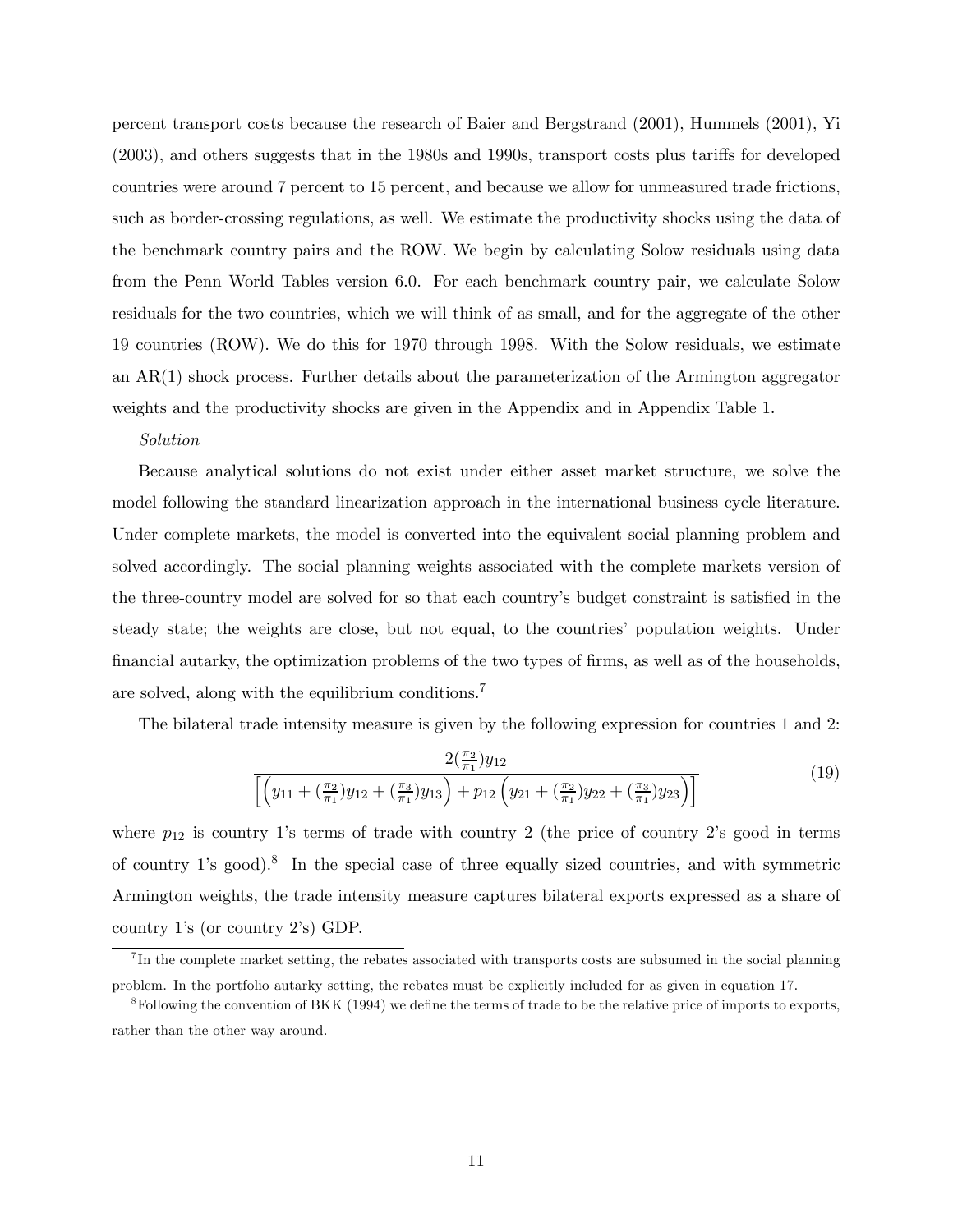# 4 Quantitative Assessment of the Effects of Trade on Comovement

For each benchmark country pair, we simulate the model by varying transport costs between the two countries in a range from zero to 35 percent. Each transport cost implies a particular steadystate trade intensity.9 Given our benchmark Armington elasticity of 1.5, this range of transport costs generates trade intensities that vary by a factor of four in each of our benchmark country pairs, which is about one standard deviation from the median trade intensity in the data. In level terms, the range in trade intensities generated by free trade and by transport costs of 35 percent is 0.002 for Australia-Belgium (low) and 0.007 for France-U.S. (high). For each transportation cost, we simulate the model 1000 times over 35 years, and then apply the Hodrick-Prescott filter.<sup>10</sup> We calculate the average of the GDP correlations across all simulations.

Comparing across transport costs, we calculate the change in GDP correlation per unit change in steady-state trade intensity. In other words, we undertake the model analogue of the regressions from section 2. The model-generated "slope" is compared against the empirical estimates from section  $2^{11}$ 

9An alternative approach to create variation in trade intensities is to vary the Armington aggregator weights holding the transport costs constant. We have a slight preference for our approach as the transport costs can be exogenous variables in our framework, while the Armington aggregator weights are parameters. However, in certain settings, such as complete markets without capital accumulation, Betts and Kehoe (2001) show that these two approaches are equivalent in the sense that for every calibration of non-zero transport costs, there exist Armington weights at zero transport costs that "result in an equivalent model" (p. 26). In practice, there can be a difference between the two approaches. For example, in a setting with two identical countries, financial autarky, and free trade, altering the Armington weights so that the import share declines from 0.30 to 0.15 implies a decrease in the GDP correlation from 0.34 to 0.29. Setting the Armington weights so that the free trade import share is 0.30, and then raising transport costs until the import share falls to 0.15 implies a decrease in the GDP correlation from 0.35 to 0.26. This example suggests that variation of transport costs could generate moderately greater implied slopes than variation of the Armington weights.

 $10$  In an earlier version of this paper (Kose and Yi (2002)), we conducted simulations involving three identical countries. These simulations highlighted the effects of different asset markets, import shares, elasticities of substitution, and country sizes. For some of the simulations, we also used a first difference filter, as in Clark and van Wincoop (2001). The trade-comovement implications were virtually identical to those generated by the HP filter.

 $11$ As a reminder, the exercises we undertake are cross-section exercises, not time series exercises. In particular, they are designed to conform to the cross-section regressions of FR and others. For recent time series work on the transmission of business cycles via international trade, see Prasad (2001) and Schmitt-Grohe (1998).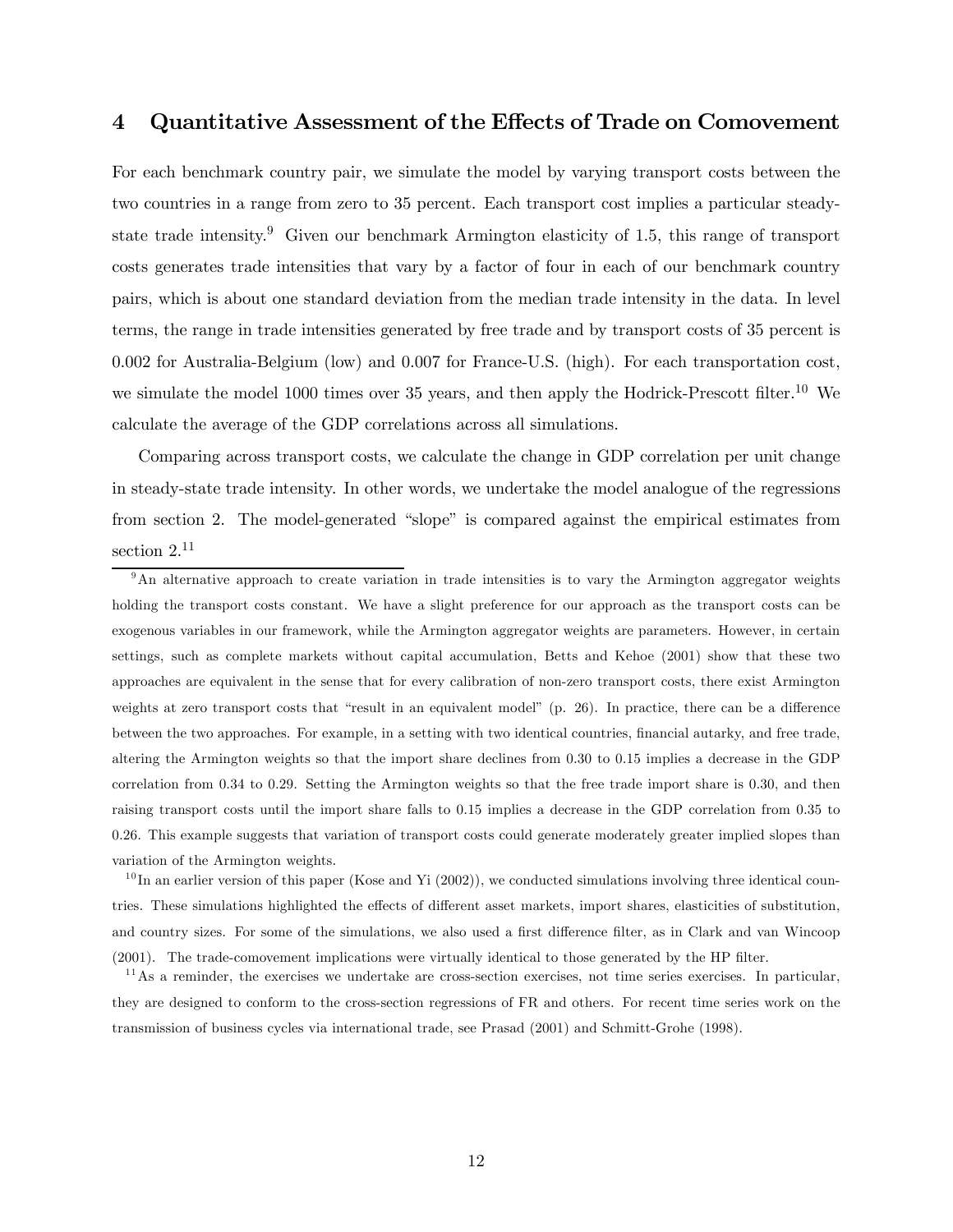# 4.1 Main Results

In our baseline experiment, we examine the impact of trade on output comovement under complete markets and financial autarky. We then extend the analysis by lowering the Armington elasticity. Last, we consider two additional transmission channels: 1) allowing for all transport costs, not just transport costs between the two small countries, to change, and 2) allowing for the cross-country correlation of productivity shocks to change as the transport costs change.

#### Baseline Experiment

In our first and primary set of experiments, we fix the transport costs between each small country and the ROW at 15 percent. We then vary transport costs between the two small countries. Table 2 presents the bilateral trade intensities and GDP correlations under complete asset markets and under international financial autarky for 0 percent and 35 percent transport costs. Consider the complete market results in the top panel of the table. For the Belgium-U.S. country pair, the trade intensity increases by a factor of four, from 0.0013 to 0.005, as transport costs fall from 35 percent to 0. Under complete markets, the GDP correlation rises from 0.323 to 0.329, an increase of 0.006. The implied slope using the log of the trade intensity is 0.0043, which is less than 1/20 of our estimated slope of 0.091 (log case) in Table 1. Consequently, with this benchmark country pair and across these particular transport costs, the model explains only about 5 percent of the estimated slope.

The complete markets results in the top panel also show that for the other benchmark country pairs, even smaller results are obtained. For one country pair, Finland-Portugal, increased trade is associated with essentially no change in GDP correlation. This is due to the two opposing forces that operate under complete markets. On the one hand, greater trade linkages lead to more "resource-shifting," in which capital and other resources shift to the country receiving the favorable productivity shock. All else equal, this resource-shifting force lowers business cycle comovement. Second, there is a "trade-magnification" force: greater trade linkages leads to greater business cycle comovement because, loosely speaking, of the usual supply and demand linkages mentioned previously. From the tables we can infer that for the Finland-Portugal case, the two forces essentially cancel.12

 $12$ Our finding that the model with complete asset markets can produce essentially no relationship between trade intensity and business cycle comovement in the data is consistent with other research that has examined the effects of transport costs on comovement including BKK (1992), Zimmermann (1997), Kose and Yi (2001, 2002), and Mazzenga and Ravn (2002). On the other hand, see Head (2002) for an international business cycle model based on monopolistic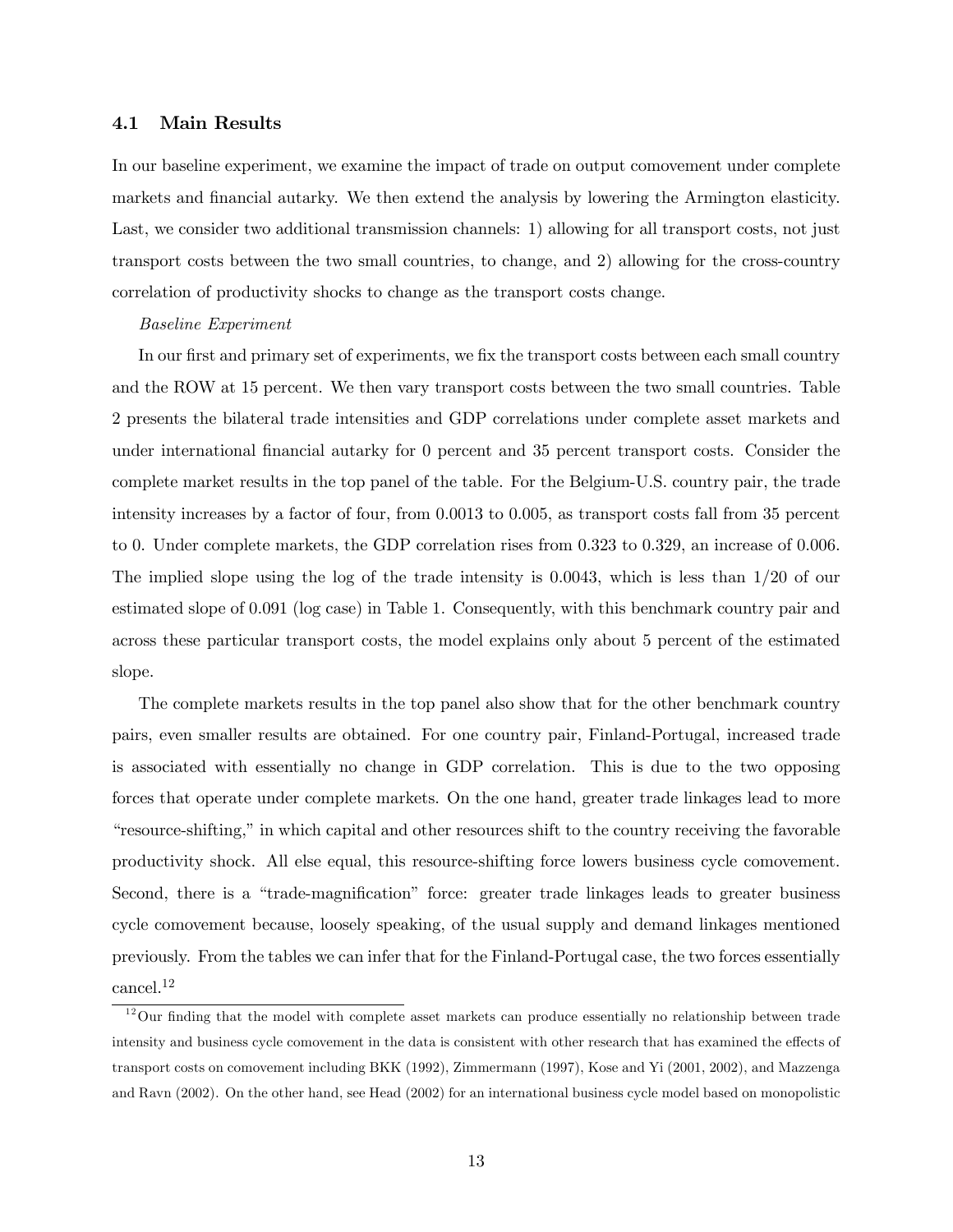Under financial autarky, the resource-shifting channel cannot operate, so the only force at work is the trade-magnification force discussed above. Consequently, it is natural to suppose that the model-implied slopes would be closer to the estimated slope. This is the case, as the right-hand side of the top panel of Table 2 shows. For the Belgium-U.S. country pair, for example, the GDP correlation rises from 0.3113 to 0.3247 as transport costs fall from 35 percent to 0, an increase of 0.0134. This increase is more than double the increase in the complete market case. The implied slope, again using the log of the trade intensity, is 0.0098, which is slightly more than 1/10 of our estimated slope. The implied slopes for the other three country pairs are all smaller than the Belgium-U.S. slope. Relative to complete markets, the France-U.S. country pair showed the greatest increase; the implied slope is about 5.6 percent of our estimated slope, which is 10 times higher than under complete markets. Hence, while financial autarky does generate higher implied slopes than complete markets, the model is still off by an order of magnitude or more.<sup>13</sup>

While the primary goal of this section is to provide a quantitative assessment of the model, we believe it is useful at this point to provide a more thorough intuition on how the trade-magnification force works, especially because this is the force that generates greater comovement through increased trade.14 One country's GDP is correlated with another's to the extent that its TFP, capital, and labor are correlated with the other country's TFP, capital, and labor. Capital is essentially fixed in the short run. The TFP processes are exogenous and remain unchanged in our baseline experiment. Consequently, the increase in GDP correlation due to lower transport costs must stem primarily from increases in the two countries' employment correlation.

The employment correlation, in turn, is driven by TFP shocks. Consider a pair of countries. A positive TFP shock to one country, "One," will raise output of One's intermediate good. Output of the intermediate good rises further because employment in One rises. In addition, the relative price of One's intermediate good falls, i.e., One's terms of trade increase. This makes labor in the other country, "Two," effectively more productive, thus raising labor demand and employment in Two. It turns out that the decrease in Two's (increase in One's) terms of trade is larger under free trade than under transport costs. Hence, under free trade the employment and output response in Two is larger, leading to greater output comovement with One. Figure 2 illustrates this for a special

competition. In this model, under complete markets, lower transport costs lead to higher output comovement.

 $13$  For both complete markets and financial autarky, we calculated the model's implied slope when transport costs fall from 35 percent to 20 percent, from 20 percent to 10 percent and from 10 percent to 0. The results are essentially the same. For example, for Belgium-U.S. under financial autarky, the slopes are 0.005, 0.014, and 0.023, respectively.

 $14$ We thank one of the referees for suggesting much of the following intuition.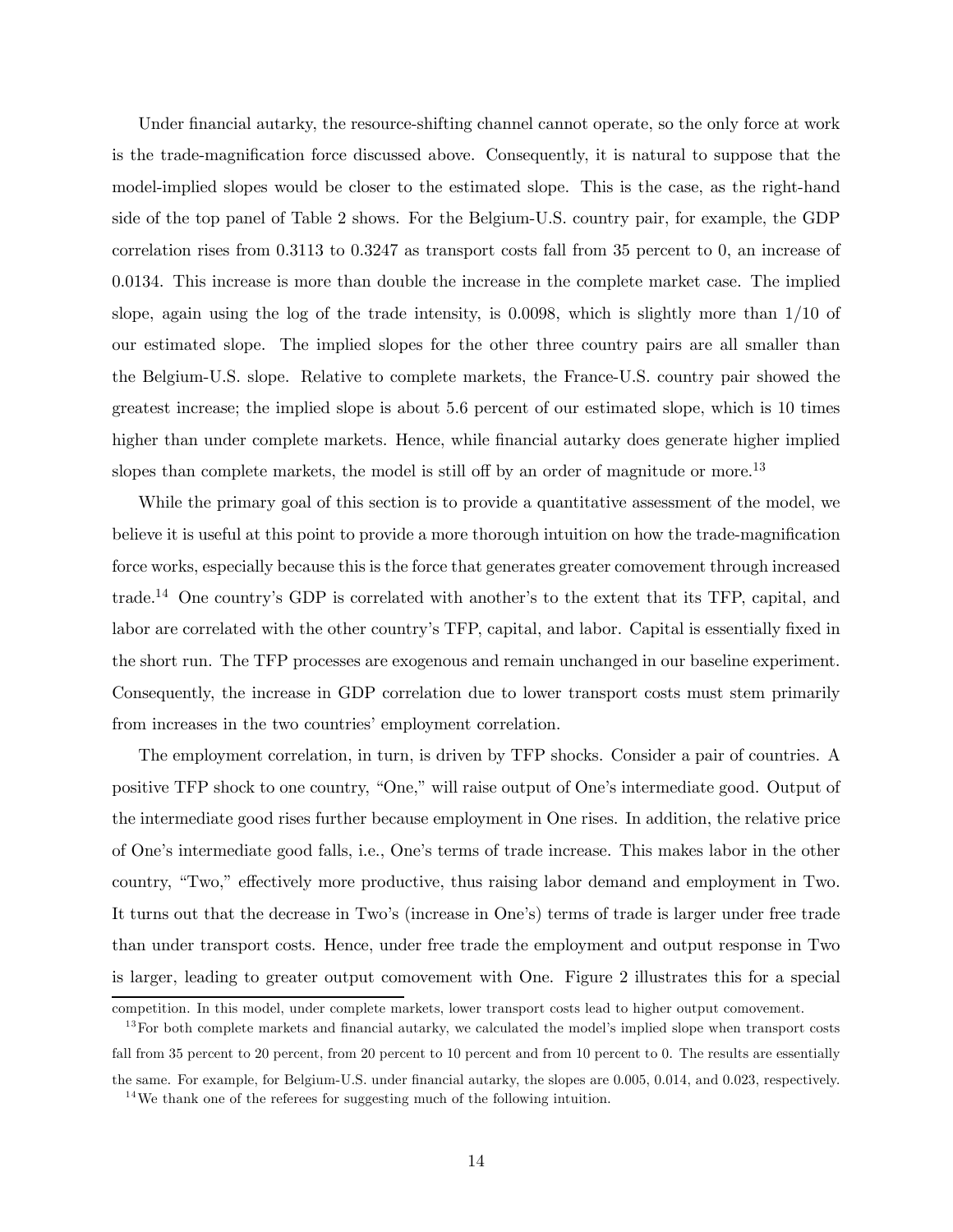case of our model in which all three countries are identical in size and in which the Armington elasticity is 0.5.15

The last part of the intuition addresses why Two's terms of trade fall by more under free trade than under transport costs. There are two channels operating. The first channel begins with the idea that world demand for One's good is the sum of One's demand and Two's demand. One's demand is less responsive to changes in prices (steeper demand curve) because any price changes have both a substitution effect and an income effect. A positive TFP shock in One leads to a decline in the price of its good. Demand rises because of substitution effects, but this increase is partially offset by the adverse income effect owing to the worsened terms of trade. Two's demand for One's good, on the other hand, is driven mainly by the substitution effect. This means Two's demand curve is flatter. As the world moves to free trade, Two's share of world demand for One's good increases; this means the overall world demand curve becomes flatter, which would lead to a smaller fall in Two's terms of trade.

The second channel works in the opposite direction. As the world moves toward free trade, the importance of the income effect for One's response to its own productivity shocks rises. This is because the income effect is realized to the extent the country purchases imported goods. One's demand curve becomes steeper; this contributes to a steeper world demand curve, which, all else equal, would lead to a steeper fall in Two's terms of trade (in response to a positive TFP shock in One). Our interpretation of the second panel of Figure 2 is that this second channel dominates the first channel. Summarizing, then, owing to composition of demand effects, the terms of trade response to a positive TFP shock is larger under free trade than under transport costs. This raises the effective marginal product of labor in the other country by more, leading to a greater increase in employment and GDP and, hence, greater GDP comovement.

Returning to the quantitative analysis, a key reason for the small explanatory power of the model is that the trade intensity for each of our benchmark country pairs is small to begin with. A typical country does not trade much with any other country. This implies that a large percentage increase in trade intensity may not be a large increase in trade intensity levels. In the Belgium-U.S. case above, the increase in trade intensity by a factor of four translates into an increase in the

 $15$  We essentially employ a three-country, financial autarky version of the model in Kose and Yi (2001). In particular, the productivity shocks follow a vector AR(1) process with the diagonal elements equal to 0.717, and the off-diagonal elements set to 0.033. The standard deviation of the error term is 0.013, and the error correlations are all 0.255. The Armington weights are set so that the import share of GDP is 0.15 in steady state.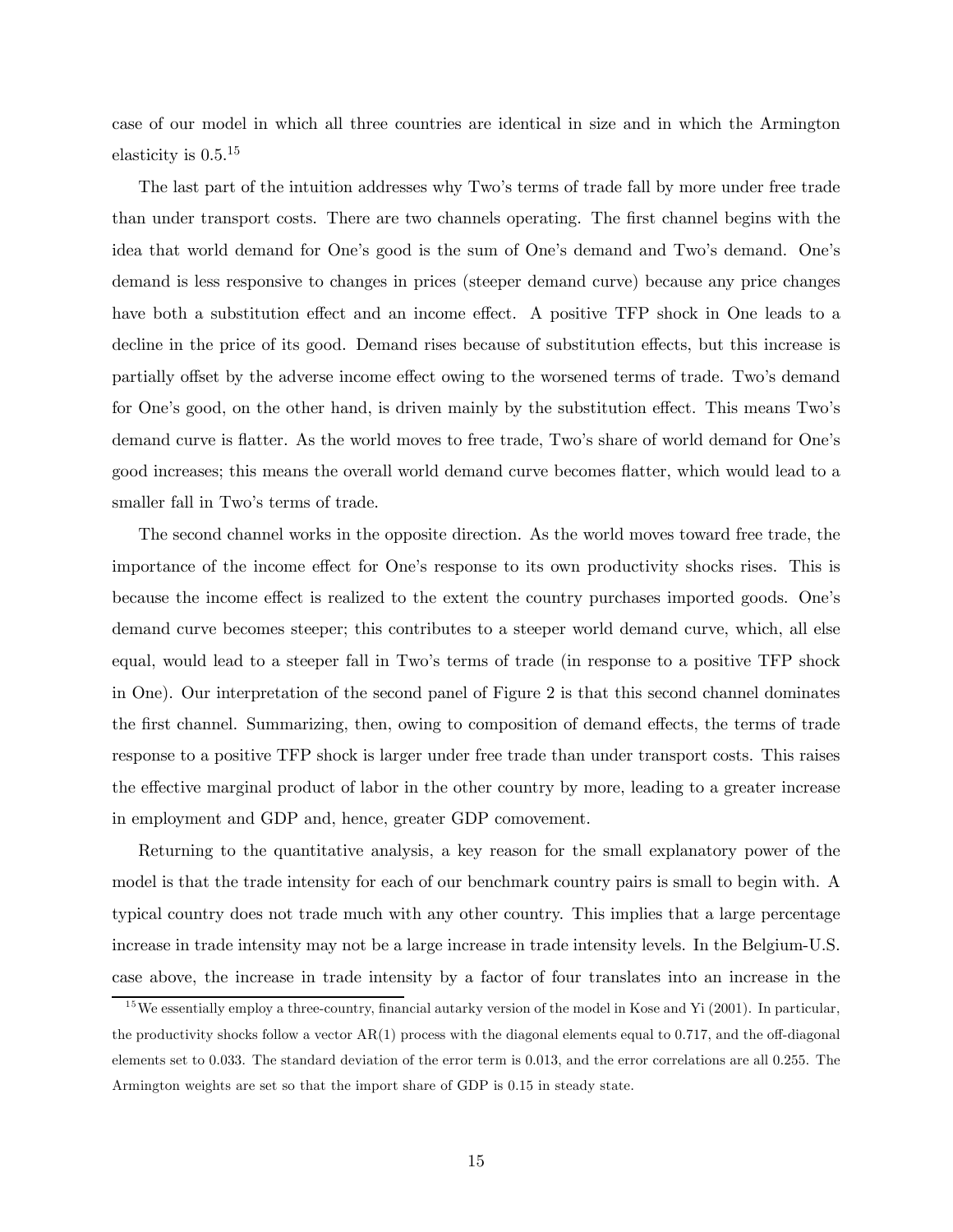trade intensity level of only 0.0037, or approximately 0.4 percent of GDP. Put differently, while a log trade specification may fit the data well, as mentioned in section 2, it is difficult to see how a model would imply that an increase in trade intensity from 0.002 to 0.004 has the same effect on GDP comovement as an increase in trade intensity from 0.02 to 0.04. Indeed, drawing from the Belgium-U.S. case under financial autarky, the model-implied slopes when transport costs fall from 35 percent to 30 percent, from 20 percent to 15 percent and from 5 percent to 0, are 0.0026, 0.012, and 0.026, respectively. At lower levels of transport costs, trade intensity levels are higher, so a given percentage change in trade intensity translates into a larger absolute change; the fact that the model-implied slope is 10 times higher when transport costs are around 5 percent compared to when they are 35 percent indicates that the model is driven more by level changes, rather than logarithmic changes, in trade intensity.

Hence, to put the model on a better footing, we calculate the change in GDP correlation per unit change in the trade intensity level and compare that against our estimated coefficient on the level of trade intensity. We are, in a sense, controlling for the fact that for country pairs that trade a small amount, large percentage increases in trade do not translate into large level increases. The bottom panel of Table 2 presents the results from the "level" calculations for both complete markets and financial autarky. They show that the explanatory power of the model is indeed greater. For example, with the Belgium-U.S. country pair and under financial autarky, the model-implied slope is 3.6, which is more than  $1/4$  of the estimated slope of 12.6, and more than double the explanatory power calculated from the log slopes. Based on the logic above, it would be expected that the country pairs with lower trade intensity would show a larger increase in explanatory power than country pairs with higher trade intensity. Indeed, this is the case, as a comparison of Finland-Portugal with France-U.S. illustrates.

Table 2 shows that the explanatory power of the model for the two benchmark country pairs involving the U.S. is greater than for the two other benchmark country pairs, regardless of the market structure and whether the log or level slopes are used. This is because a given increase in trade intensity translates into a greater impact on the world economy the larger is the country pair. (It is useful to recall that bilateral trade intensity is bilateral trade divided by the sum of the two countries' GDPs.) In general equilibrium, the greater impact on the world economy will eventually be transmitted back to the two countries, generating greater comovement.

Nevertheless, even under financial autarky and using the level slopes, it is still the case that the best country pair, Belgium-U.S., explains less than 30 percent of the estimated slope. For the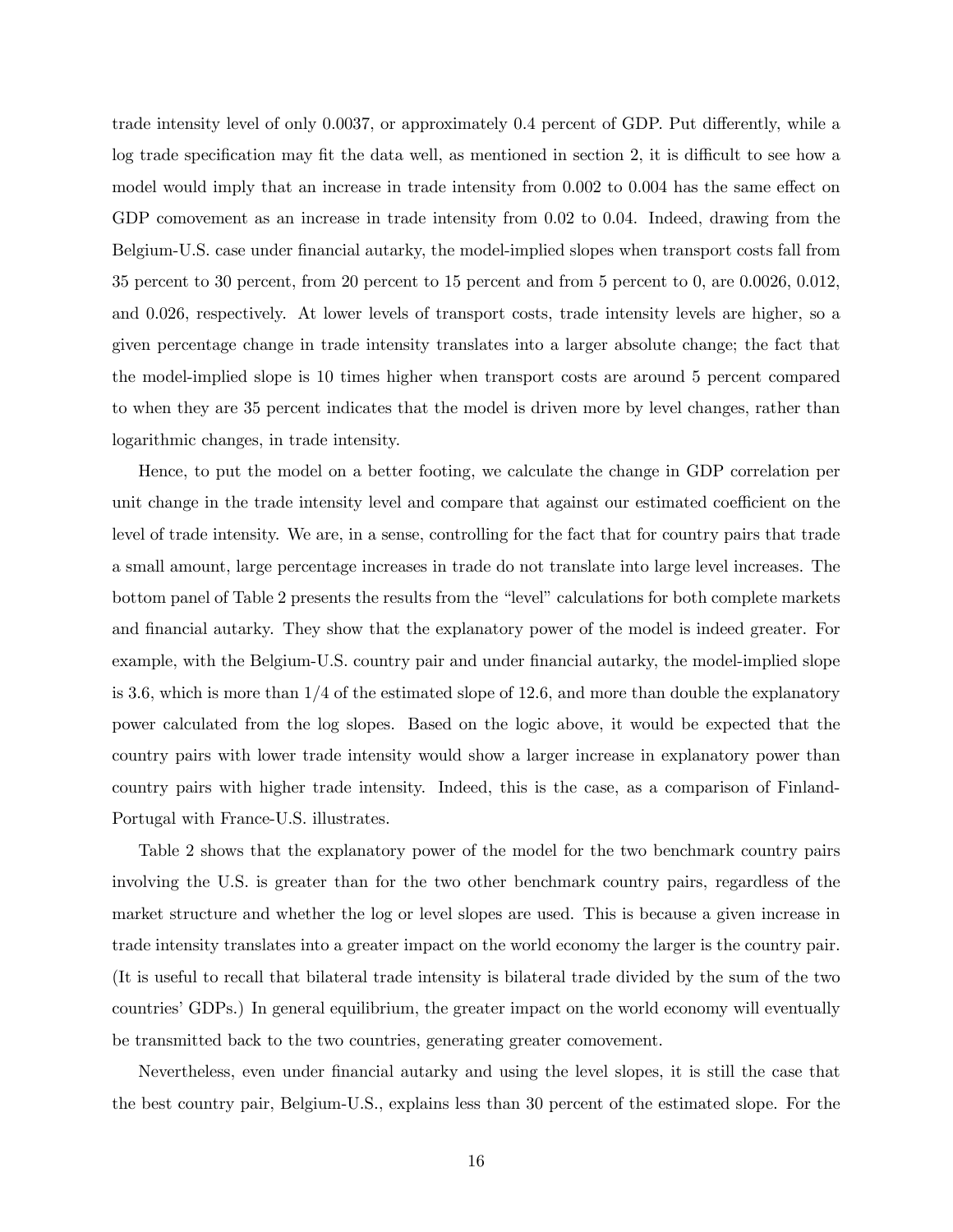other three country pairs, the model still falls short by more than an order of magnitude.

#### Low Elasticity Experiment

Heathcote and Perri (2002) make a case that the Armington elasticity is less than 1. Lower Armington elasticities make the countries' intermediate goods behave more like complements and less like substitutes, in the Armington aggregator. This would be expected to raise comovement, as well as the responsiveness of comovement to changes in trade intensity. The latter would arise to the extent that lower transport costs lead to larger terms of trade movement in response to a TFP shock. Figure 3 illustrates the impulse response of the terms of trade and country 2's output for the same case as Figure 2, but with a high Armington elasticity, 3. A comparison of the two figures shows that under a low Armington elasticity, the increase in the terms of a trade response to a TFP shock in moving from 35 percent transport costs to free trade is larger than under a high Armington elasticity.

We re-run our primary set of experiments with the elasticity Heathcote and Perri use, 0.9. Table 3 reports the results under complete markets and financial autarky, and computing both log and level slopes. The table shows that using lower Armington elasticities does indeed improve the fit of the model; however, it still falls short for both market structures and even with the levels slopes. Under complete markets, for example, the country pair with an implied levels slope closest to the estimated levels slope is Belgium-U.S., but the model slope is only about 21 percent of the estimated slope. For the other three country pairs, the model is still more than an order of magnitude off. Under financial autarky, the Belgium-U.S. simulation performs considerably better, yielding an implied model levels slope that is 67 percent of the estimated levels slope. This is by far the best fit of all of our simulations. However, again, in the other three country pairs, the model explains 25 percent or less of the empirical estimates.<sup>16</sup>

### 4.2 Two Additional Experiments

Our results suggest that the large gap between the model's predictions and the empirical evidence is certainly suggestive of a trade-comovement puzzle. However, in all of our experiments until now, we have focused only on the channels directly linking bilateral trade to bilateral GDP correlations. In

 $16$ While the model performs relatively better with a low elasticity substitution, we note that such a low elasticity is inconsistent with existing estimates — almost all of which are greater than our benchmark elasticity — and with explaining large differences in trade across countries and over time. See Anderson and van Wincoop (2003), Obstfeld and Rogoff (2001), and Yi (2003), for example. Hence, with respect to the volume of trade, the low elasticity is counterfactual.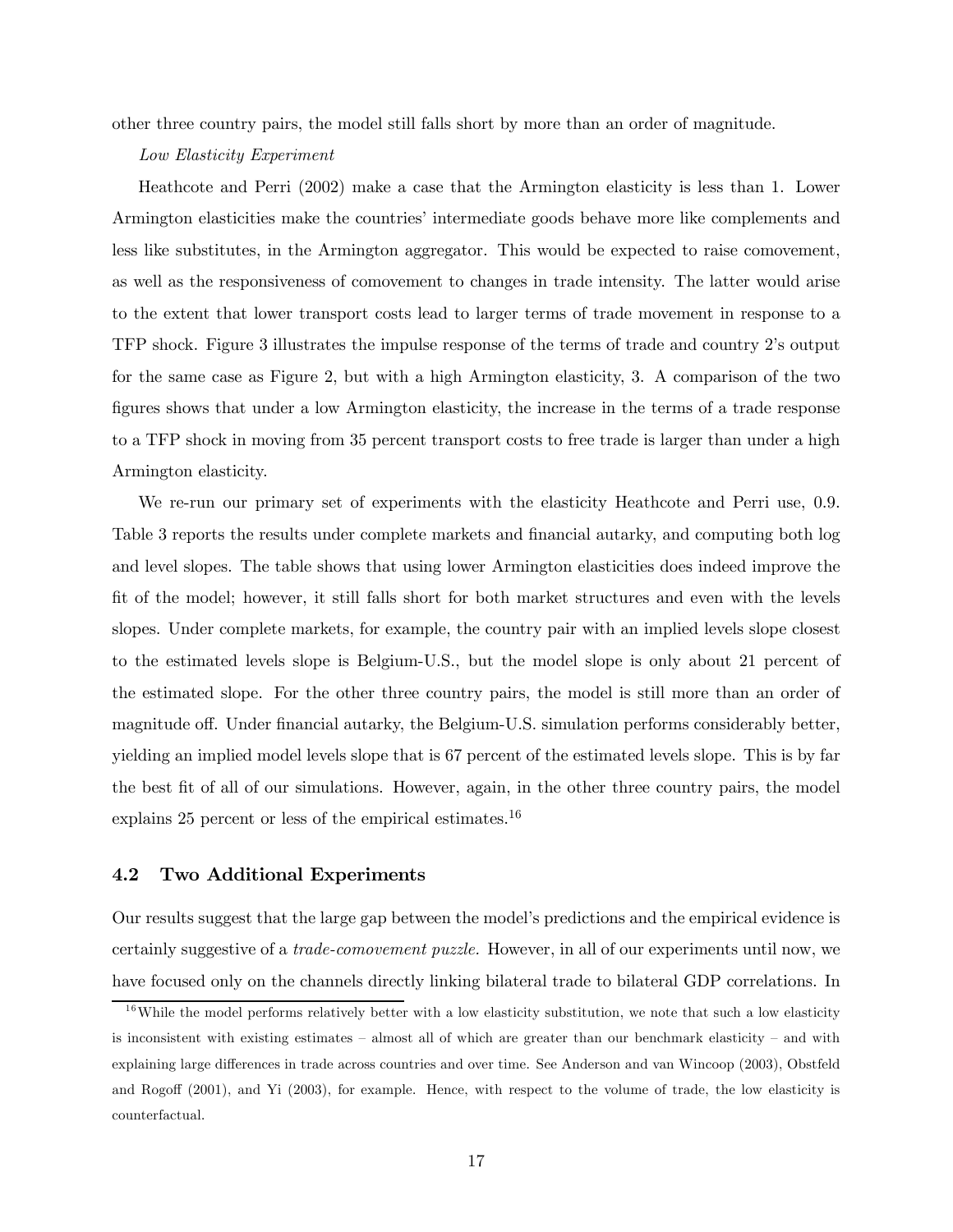this section, we report on two experiments designed to see if additional channels can help improve the fit to the data. The first experiment examines a scenario in which all transport costs, not just those involving the country pair in question, change. However, we attribute all of the increase in GDP correlation only to trade between the country pair. The second experiment stems from the fact that TFP correlation is closely related to bilateral trade intensity. In this experiment, we allow for the correlation of TFP shocks to change when transport costs change.

#### All Transport Costs Change

Many of the European countries in our sample share the same trading partners. Also, for almost all countries, the U.S. is an important trading partner. It is possible, then, that the GDP of two small countries is highly correlated because both trade heavily with the U.S. and other countries. This channel would complement the direct bilateral channel. If pairs of countries with higher bilateral trade intensity also tend to trade extensively with common trading partners, then it is possible that the empirical estimates of the effect of trade on GDP correlation suffer from a positive omitted variable bias.<sup>17</sup> We assess the possibility that the empirical estimates are upwardly biased by running simulations in which transport costs between all three countries change simultaneously and by continuing to focus on the relationship between the two small countries' bilateral trade intensity and their GDP correlation. By doing so, we are essentially comparing pairs of countries that trade heavily with each other and with the ROW to countries that trade little with each other and with the ROW. As before, we calculate the change in GDP correlation between the two small countries as the transport costs between them are varied, and compare that against what would be predicted by the empirical estimates (based on the change in the country pair's trade intensity).

Table 4 reports our results under financial autarky.<sup>18</sup> The panel shows clearly that when all

 $17$  If there is a bias, one way to rectify this would be to construct a bilateral measure of intensity of trade with common trading partners and to re-estimate equation (1) including this variable in addition to the trade intensity variable. However, it is likely that any such measure would be endogenous and would need to be instrumented for. It is unclear what instruments would be correlated with this measure but uncorrelated with GDP comovement. Among the cross-section and panel empirical papers, to our knowledge only Fidrmuc (2004) attempts to control for common third-party trade. He enters a dummy variable for whether the pair of countries belongs to the EMU. He finds that the EMU countries tend to have higher comovement, all else equal.

 $18$ Under complete markets the responsiveness of GDP correlation to decreases in transport costs is non-monotonic, rising when transport costs are high, but then declining when transport costs are low. We infer that the resourceshifting channel associated with complete markets is more important at lower transport costs. Three of our four benchmark country pairs implied a negative relation between GDP comovement and trade (comparing free trade and 35% transport costs).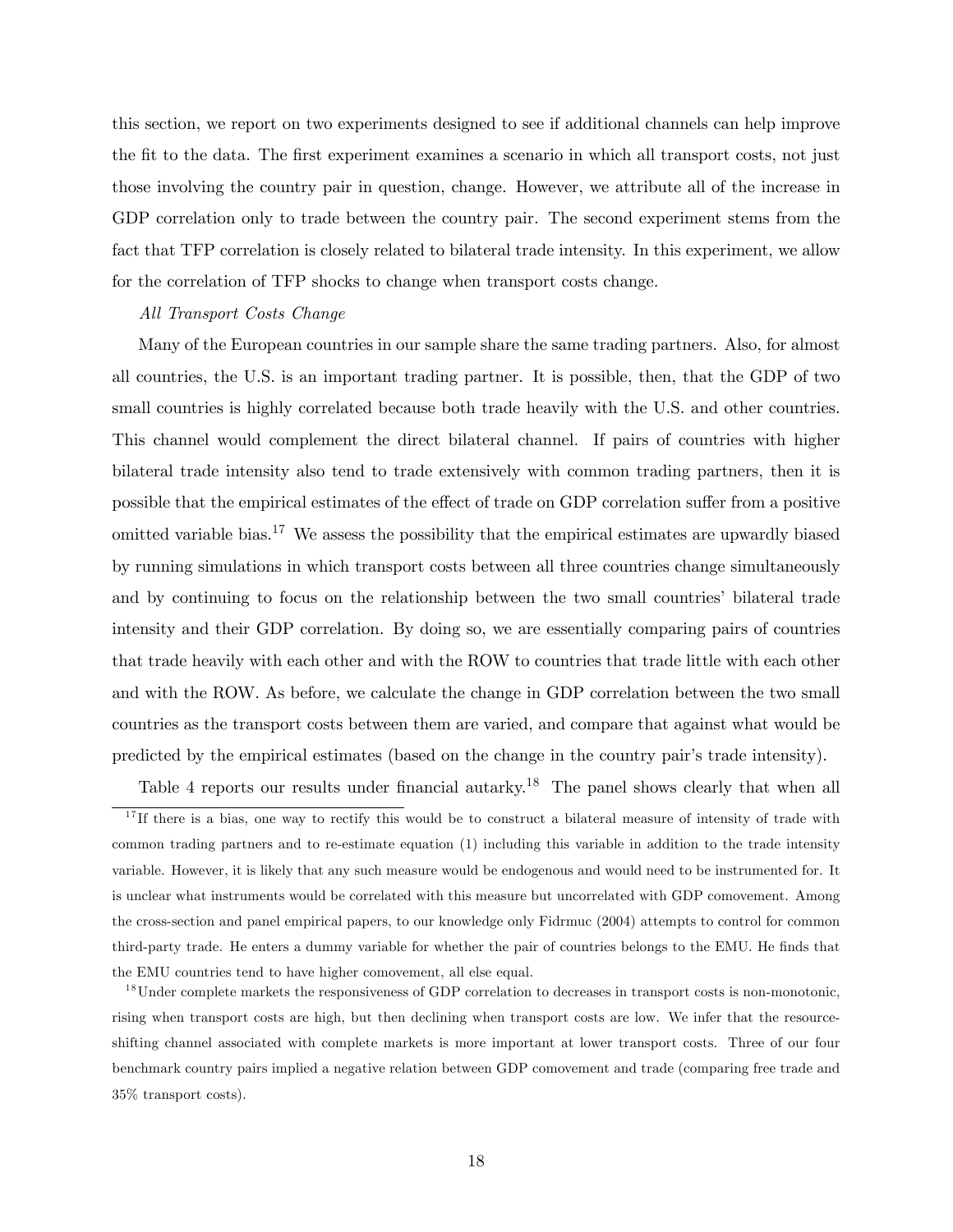transport costs decline simultaneously, the "explanatory" power of the model increases substantially. Consider, for example, the Australia-Belgium benchmark case. Reducing all transport costs from 35 percent to 0 raises the Australia-Belgium trade intensity from 0.00093 to 0.00248.19 The lower transport costs raise the GDP correlation from 0.0939 to 0.1645. The implied log slope is 0.0716, which is 79 percent of our estimated slope of 0.091. Hence, compared to the baseline experiment, the explanatory power of the model for this benchmark case has increased 90-fold! In level terms, the model does even better. In fact, now the model does too well. The implied slope of 45.4 is almost four times greater than the estimated slope. Compared to the baseline results, the level slope improvement is also a factor of 90. While the Australia-Belgium case is the extreme case among our four country pairs, the Belgium-U.S. and Finland-Portugal cases also generate level slopes that are 70 percent or more of the estimated slope, and the Belgium-U.S. case generates a log slope that is close to 50 percent of the estimated slope.

Comparing Table 4 with Table 2 also shows that the two benchmark cases with the largest increase in slopes relative to the baseline experiment are the ones in which both countries in the country pair are very small. The two benchmark cases that include the U.S. have considerably less improvement. This is consistent with our previous discussion. For country pairs with very small countries like Australia and Belgium or Finland and Portugal, our results suggest that what matters for their GDP correlation is not so much their bilateral trade but their indirect trade, that is, their trade with the rest of the world. For country pairs like Belgium and the U.S., because the U.S. is such a large partner, increased trade with the ROW is less likely to make a difference for the correlation of their GDPs.

We note that from the point of view of the existing empirical research, our experiment was an extreme one, because in our model, all trade is with either the other country in the country pair or with a *common third country*. Our results could be interpreted as the upper bound of what might be estimated in a regression that does not control for this transmission channel. With this caveat, our results suggest that it may be important for the empirical research to control for the intensity of trade with common trading partners.

# TFP Shock Correlation Changes as Transport Costs Change<sup>20</sup>

In our baseline experiments, we vary only transport costs and examine its effect on GDP co-

 $19$ This is a smaller increase than in the first experiment but is consistent with the insight from Anderson and VanWincoop (2003) that bilateral trade flows depend on barriers relative to other countries. If all barriers fall, the increase in (bilateral) trade is less than what would occur if only bilateral barriers fell.

 $^{20}$ We are grateful to one of the referees for suggesting the experiments in this section.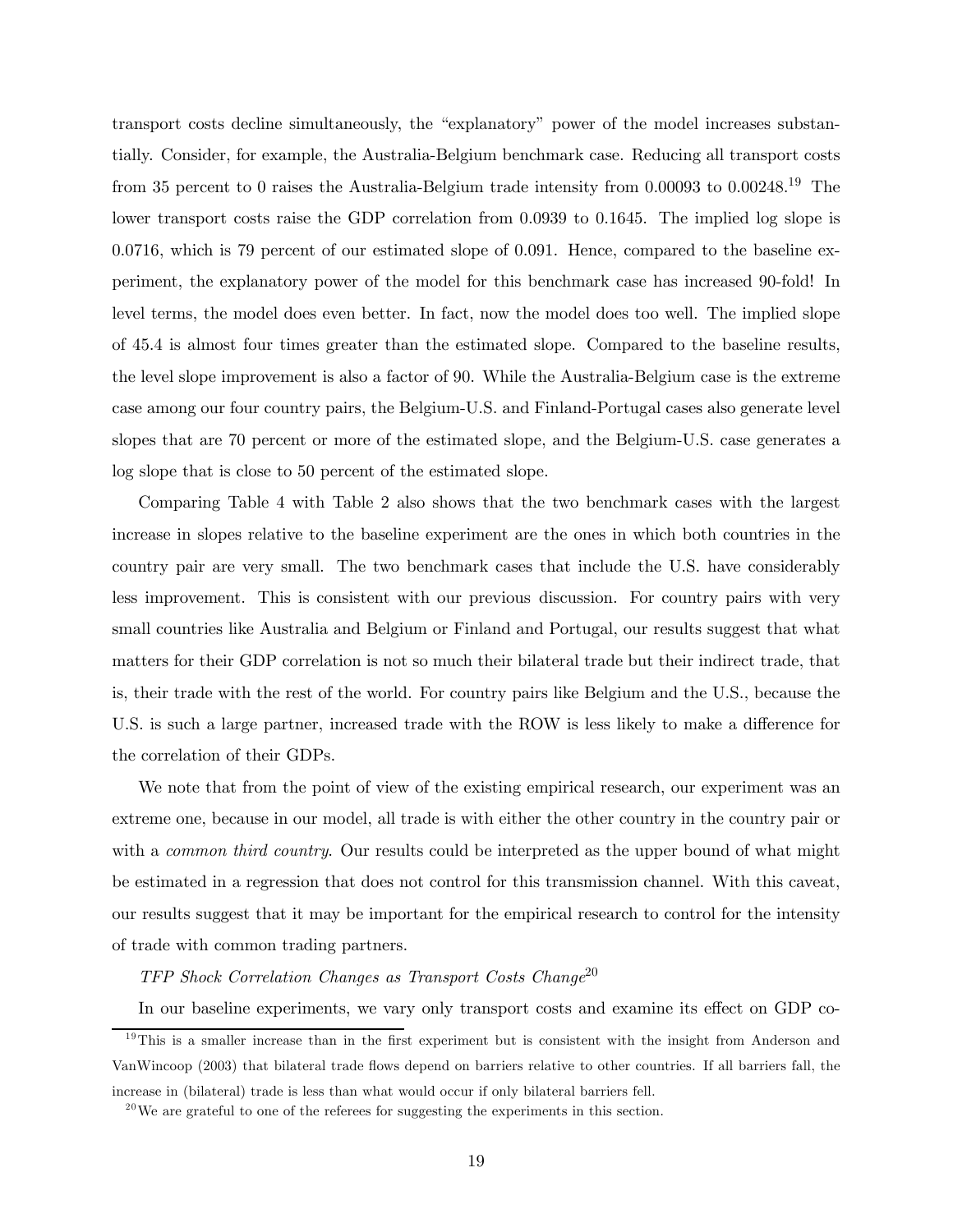movement. In particular, the correlation of TFP shocks is held fixed. We do this to make our model simulations conform to the conditions underlying the empirical research. Nevertheless, there may be another source of omitted variable bias in that increased trade integration could be associated with increased TFP correlation. Recent evidence from the trade and growth literature certainly supports this idea, at least for data at lower frequencies.<sup>21</sup> Moreover, our own data support this idea too. We re-run the regressions from section 2, except we replace GDP correlation with TFP correlation. The coefficient in the levels regression is  $13.08$  (3.03).<sup>22</sup> This is actually slightly larger than the estimated coefficient in the GDP correlation regressions.<sup>23</sup> This suggests that increased trade is indeed associated with increased TFP comovement or some force that looks like TFP comovement.

We thus undertake an experiment in which, as transport costs decline, the correlation between the TFP shocks in the two countries increases by an amount consistent with what is predicted by the TFP regressions.<sup>24</sup> By doing so, we are essentially comparing pairs of countries that trade heavily with each other and have high TFP shock correlations against countries that trade little with each other and have low TFP shock correlations. Consequently, as in the previous experiment, there are two forces driving comovement: a direct effect from higher trade and an indirect effect resulting from trade's effect on TFP shock correlations. As before, we also attribute all changes in the GDP correlation to variation in trade intensity.

Table 5 presents the results for "level" slope case. Under both complete markets and financial autarky, the model performs much better. In all cases it explains at least 43 percent of the estimated slopes. Under financial autarky, and for the Belgium-U.S. country pair, the model explains 78 percent of the estimated slope. Comparing these results to the bottom panel of Table 2 shows that including for this indirect TFP correlation channel provides a significant boost in the model's ability to generate slopes close to those estimated in the data.

Hence, like the experiment considered above, this experiment provides an alternative explanation for why the empirical regressions yield a much greater responsiveness of comovement to trade

 $^{21}$ See Keller (2004) for a survey of international technology diffusion.

<sup>&</sup>lt;sup>22</sup>The coefficient in the logs regression is 0.089 and the standard error on the coefficient is 0.017.

<sup>&</sup>lt;sup>23</sup>We recognize that the apparent increase in TFP correlation associated with increased trade integration could reflect forces such as variable factor utilization over the cycle. In this case, a more appropriate intepretation of our measures of TFP are Solow residuals, which include both TFP and factor utilization.

 $24$  Specifically, the decline in transport costs implies an increase in steady-state trade. That increase in trade is associated with a particular increase in TFP correlation, according to the regression estimates. We adjust the correlation of the TFP shocks to produce that increase in the TFP correlation.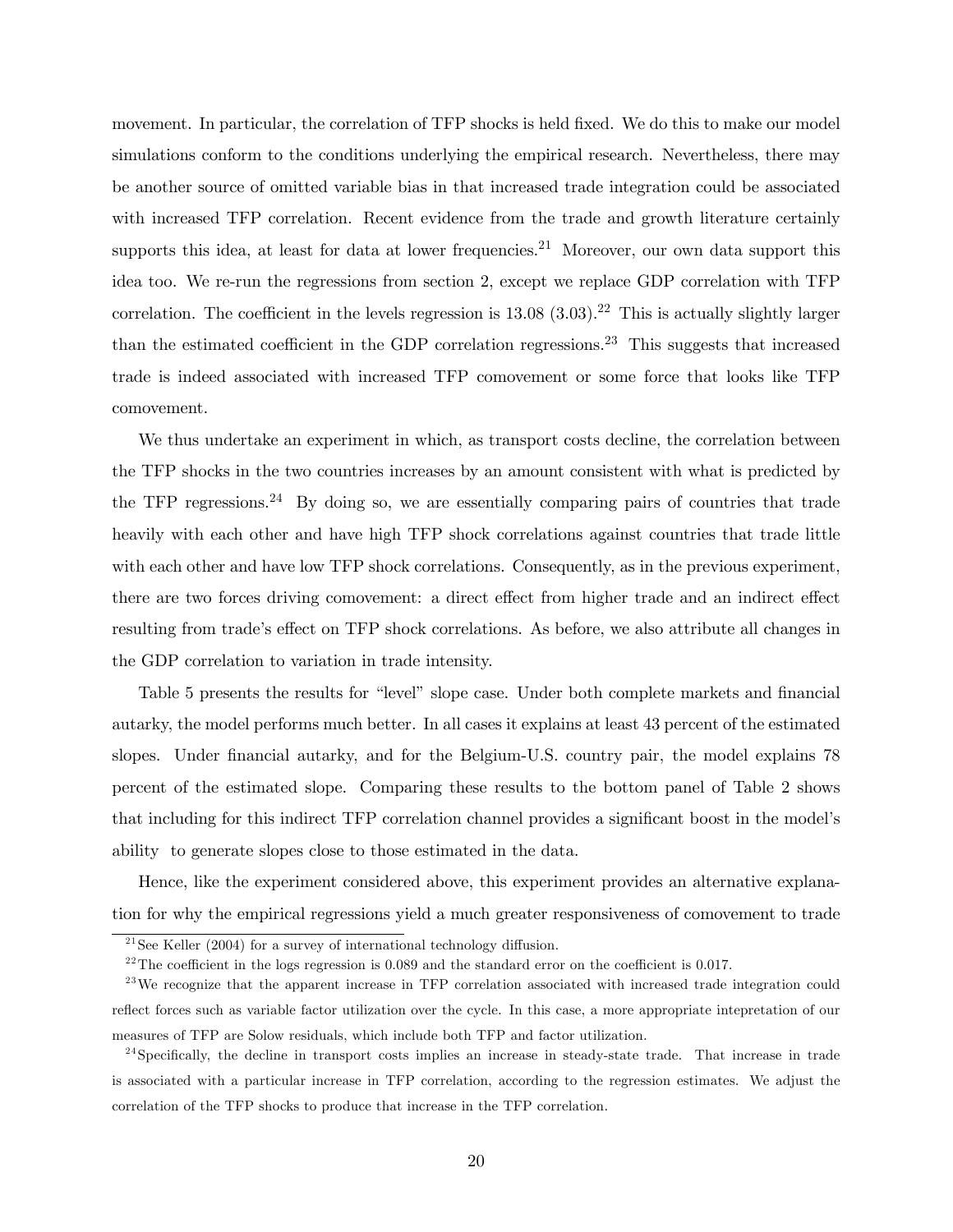than our baseline exercise. It suggests that both the empirical research and models might want to take this additional channel into account.

# 5 Conclusion

In this paper we examine whether the standard international business cycle framework can quantitatively replicate the results of recent empirical research that finds a positive association between the extent of bilateral trade and output comovement. We employ a three-country business cycle model in which changes in transportation costs induce an endogenous link between trade intensity and output comovement. On the face of it, the model is expected to provide a good fit, because it embodies the key demand and supply-side spillover channels that are often invoked in explaining the trade-induced transmission of business cycles. In particular, increased output in one country leads to increased demand for the other country's output. Following Heathcote and Perri (2002), we study a model with international financial autarky, as well as complete markets. Also, we calibrate our three-country model as closely as possible to the leading empirical paper in the literature, Frankel and Rose (1998). The three-country aspect of the model is important, because it captures the fact that most pairs of countries are small relative to the world.

We find that the standard international business cycle model is able to capture the positive relationship between trade and output comovement, but our baseline experiment falls far short of explaining the magnitude of the empirical findings. This is true even when we control for the fact that bilateral trade between countries is typically quite small as a share of GDP and relative to a country's total trade by computing level slopes, as opposed to the log slopes that are typically estimated in the empirical research. Another reason for the model's failure has to do with feedback effects from the country pair to the world economy and then back. Even country pairs with large absolute changes in their bilateral trade share of GDP will not generate large feedback effects if the pair constitutes a small share of world GDP. In this sense, we have identified a trade-comovement puzzle.

Our trade-comovement puzzle is different from the six puzzles in international macroeconomics that Obstfeld and Rogoff (2001) identify. The two puzzles most closely related to ours are the consumption correlations puzzle and the home-bias-in-trade puzzle. As discussed earlier, the consumption correlations puzzle is a puzzle about levels and rankings of cross-country consumption and output correlations. The home-bias-in-trade puzzle is about explaining low levels of trade. Our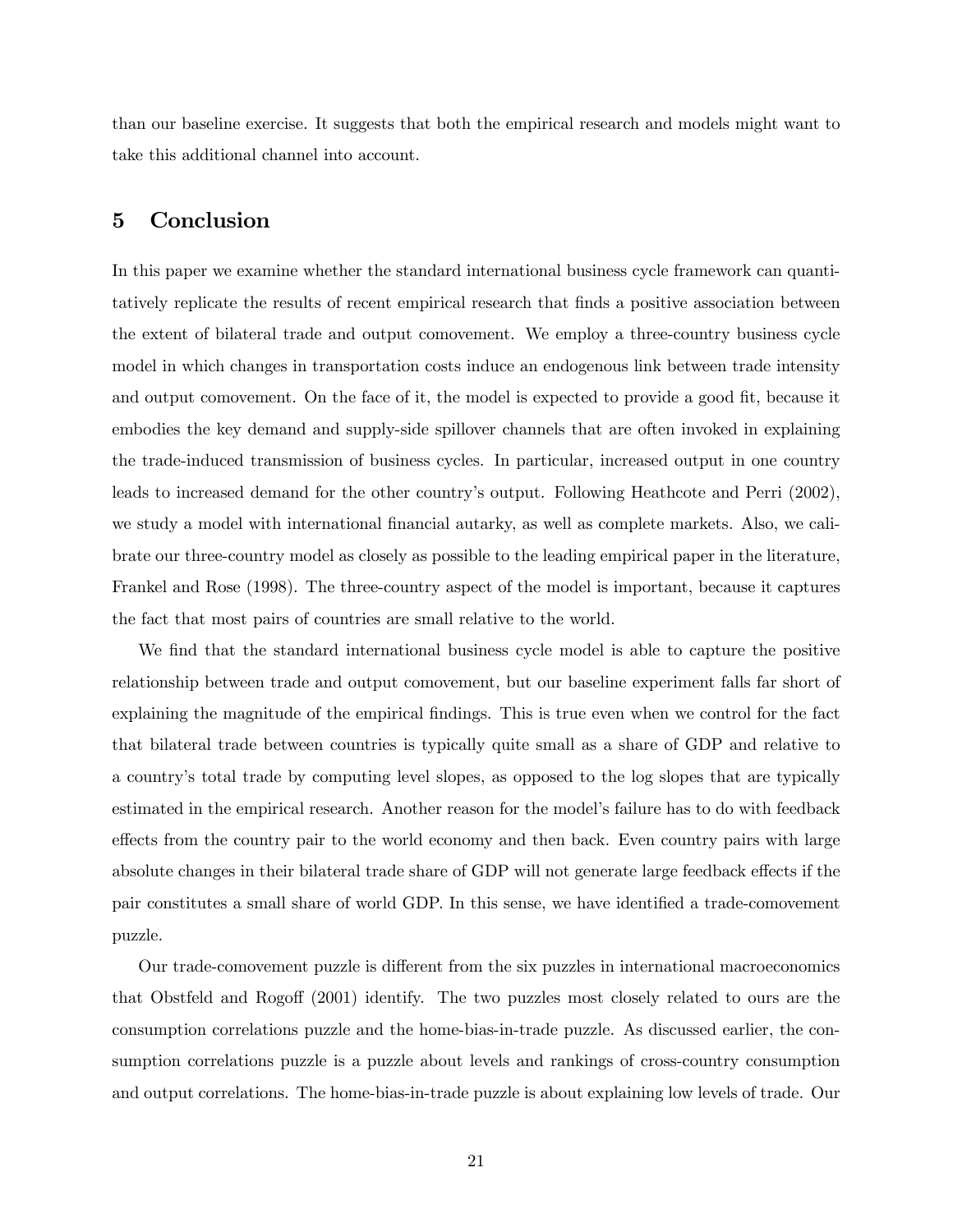problem is about the responsiveness of output correlations to changes in bilateral trade. It is about "slopes," not levels, of correlations. We do not seek to explain the low levels of trade; rather, we take these levels as given and ask how variation in them affects output correlations.

We conduct two further experiments that might help explain the empirical findings. In one experiment, we vary all transport costs, not just those between the country pair, but we attribute all of the correlation changes to change in the country pair's bilateral trade. This experiment allows us to obtain a slope that is closer to, and in some cases, exceeds, the estimated slopes. This suggests that the empirical research might benefit from controlling for intensity of third-party trade. In addition, we conduct an experiment in which as transport costs decline, and trade increases, the correlation of TFP shocks increases, as well. With two channels affecting GDP correlation, the pure trade channel and an indirect channel operating through TFP comovement, it is not surprising that the model does a much better job in this experiment. Both of these experiments suggest additional control variables for the empirical research. Our empirical finding that TFP comovement is strongly positively associated with trade suggests a puzzle for model builders, as well. We leave this for future research.

In their empirical work, FR do not control for variables other than bilateral trade intensity. Other researchers, especially Imbs (2004), contend that controlling for sectoral similarity in the regressions leads to smaller coefficients on trade. However, Baxter and Kouparitsas (2004), Calderon, Chong, and Stein (2002), Clark and van Wincoop (2001), and Otto, Voss, and Willard (2001) also control for industrial or sectoral similarity (among other variables) and the coefficients on trade are still statistically significant. An additional empirical finding is that intra-industry trade is more important than inter-industry trade or total trade in driving GDP comovement.<sup>25</sup> We would suggest addressing the importance of these sectoral issues from the lens of a dynamic stochastic general equilibrium model. Indeed, there are models that include multiple sectors, including those by Kouparitsas (1998) and Ambler, Cardia, and Zimmermann (2002). Also, Burstein, Kurz, and Tesar (2004) implement a version of a multiple-sector model with production sharing. A further extension would be to replace the Armington aggregator in these models, in which specialization patterns are invariant to changing trade costs, with neoclassical trade theory, in which specialization

 $25$ See, for example, Fidrmuc (2004) and Gruben, Koo and Millis (2002). Allowing for increased specialization poses a double-edged sword, however. To the extent that it generates less industrial similarity across countries, and to the extent that industry-specific shocks are important drivers of the business cycle, increased specialization could reduce output comovement.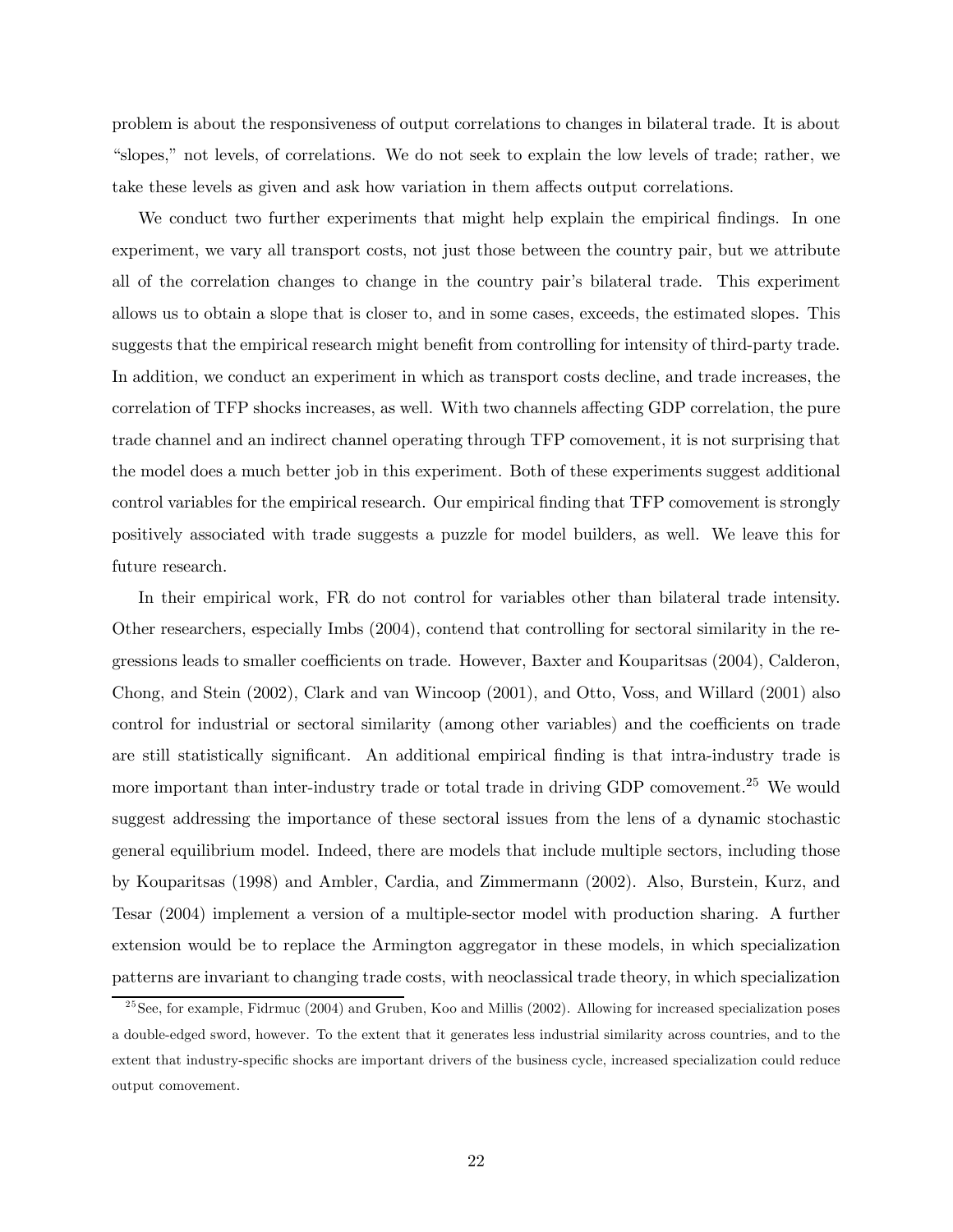patterns can endogenously change when trade costs change.

# A Appendix: Productivity Shock Process and Import Shares

# A.1 Estimating Productivity Shock Process

Our raw data for computing the productivity shocks come from the Penn World Tables, version 6.0. For the period 1970-1998, we obtain data on population, real GDP (chained), and real GDP per worker for the 21 countries in our sample. For each simulation involving a particular country pair, we calculate three sets of Solow residuals. The first two sets correspond to the two countries in the country pair. The third set corresponds to the other 19 countries, which serve as the rest of the world (ROW). Output and labor are summed across countries to yield an ROW aggregate. The Solow residuals are constructed as follows:

$$
Z_{it} = \ln(Y_{it}) - 0.64 \ln(L_{it})
$$
\n(20)

where  $Y_{it}$  is real GDP for country i in year t, and  $L_{it}$  is the number of workers in country i in year t. Our coefficient on labor corresponds to the labor share of output used by BKK, for example. The capital stock data in the latest Penn World Tables are currently not available.

With the three sets of Solow residuals, we estimate an AR1 productivity shock matrix A. We regress each set of residuals on a constant, a time trend, and lagged values of each of the three residuals. This yields the A matrices listed in Appendix Table 1. The standard deviations and correlation matrix of the residuals are used to construct the variance-covariance matrix  $V$  of the residuals; these values are also listed in Appendix Table 1.

# A.2 Calculating Import Shares

We calibrate the Armington aggregator parameters so that under transportation costs of 15 percent the implied steady-state import shares match the actual import shares, and intermediate goods output equals final goods output.<sup>26</sup> Specifically, for each set of three countries (the specified country pair and the rest of the world), there are nine aggregator parameters to set. We use two first order conditions from final goods firm  $j's$  maximization problem (six equations in total), where

 $^{26}$ In Kose and Yi (2002), we calibrated the aggregator parameters so that the steady-state import shares match the actual import shares under free trade. The results are virtually identical.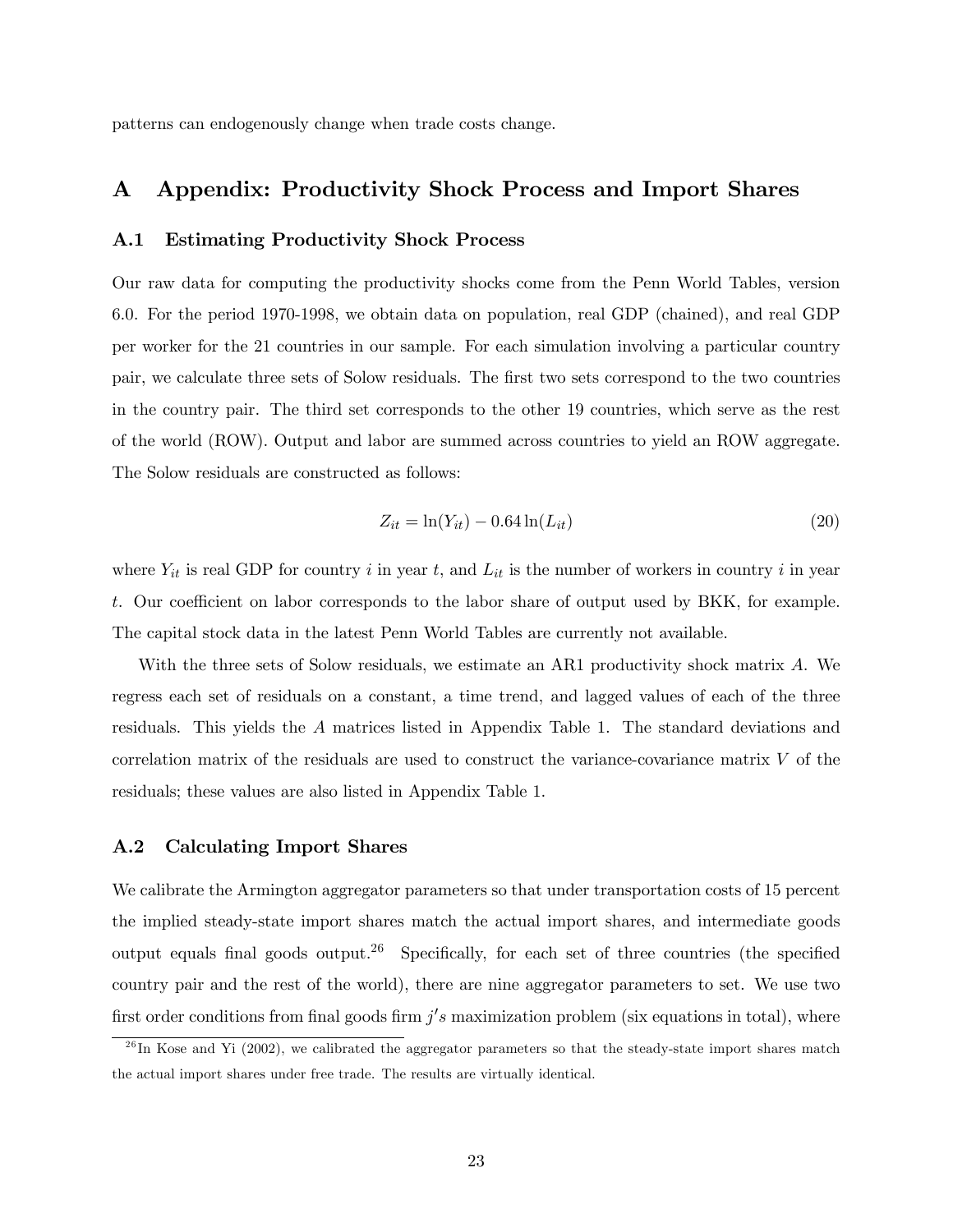the actual import shares enter in the expression in parentheses on the right-hand side below:

$$
\left(\frac{p_{ij}}{p_j}\right)^{1-\alpha} = \frac{\omega_{ij}}{\omega_{jj}} \left(\frac{p_j y_{jj}}{p_{ij} m_{ij}/y_j}\right)^{\alpha} \tag{21}
$$

We also set intermediate goods output equal to final goods output, as in Backus, Kehoe, and Kydland (1992) (three equations), to determine the nine parameters. These nine equations must be solved along with the other steady-state equations of the model.

We follow Zimmermann (1997) by calculating the import shares, e.g.  $\frac{p_{ij}m_{ij}}{y_j}$ , for each trading partner of each of the three countries. This is complicated by the fact that imports by ROW countries from other ROW countries are redundant or internal trade in our framework and need to be subtracted from the raw imports data. Then, for each country, we divide the import share of GDP (with ROW imports appropriately adjusted) among the two other countries according to their share in the country's imports from these two countries. Imports from the own country are defined as 1- import share of GDP (again, with ROW imports appropriately adjusted).

# References

- [1] Ambler, Steve; Cardia, Emanuela and Christian Zimmerman. "International Transmission of the Business Cycle in a Multi-Sector Model." European Economic Review, 2002, 46, pp. 273- 300.
- [2] Anderson, Heather; Kwark, Noh Sun, and Farhid Vashid. "Does International Trade Synchronize Business Cycles?" manuscript, Monash University and Texas A&M University, July 1999.
- [3] Anderson, James and van Wincoop, Eric. "Gravity with Gravitas: A Solution to the Border Puzzle." American Economic Review, March 2003, 93, pp. 170-192.
- [4] Backus, David K.; Kehoe, Patrick J. and Finn E. Kydland. "International Real Business Cycles." Journal of Political Economy, August 1992, 100 (4), pp. 745-775.
- [5] \_\_\_\_\_\_\_\_\_\_\_\_. "Dynamics of the Trade Balance and the Terms of Trade: The J-Curve?" American Economic Review, March 1994, 84 (1), pp. 84-103.
- [6] Baier, Scott L. and Bergstrand, Jeffrey H. "The Growth of World Trade: Tariffs, Transport Costs, and Income Similarity." Journal of International Economics, February 2001, 53, pp. 1-27.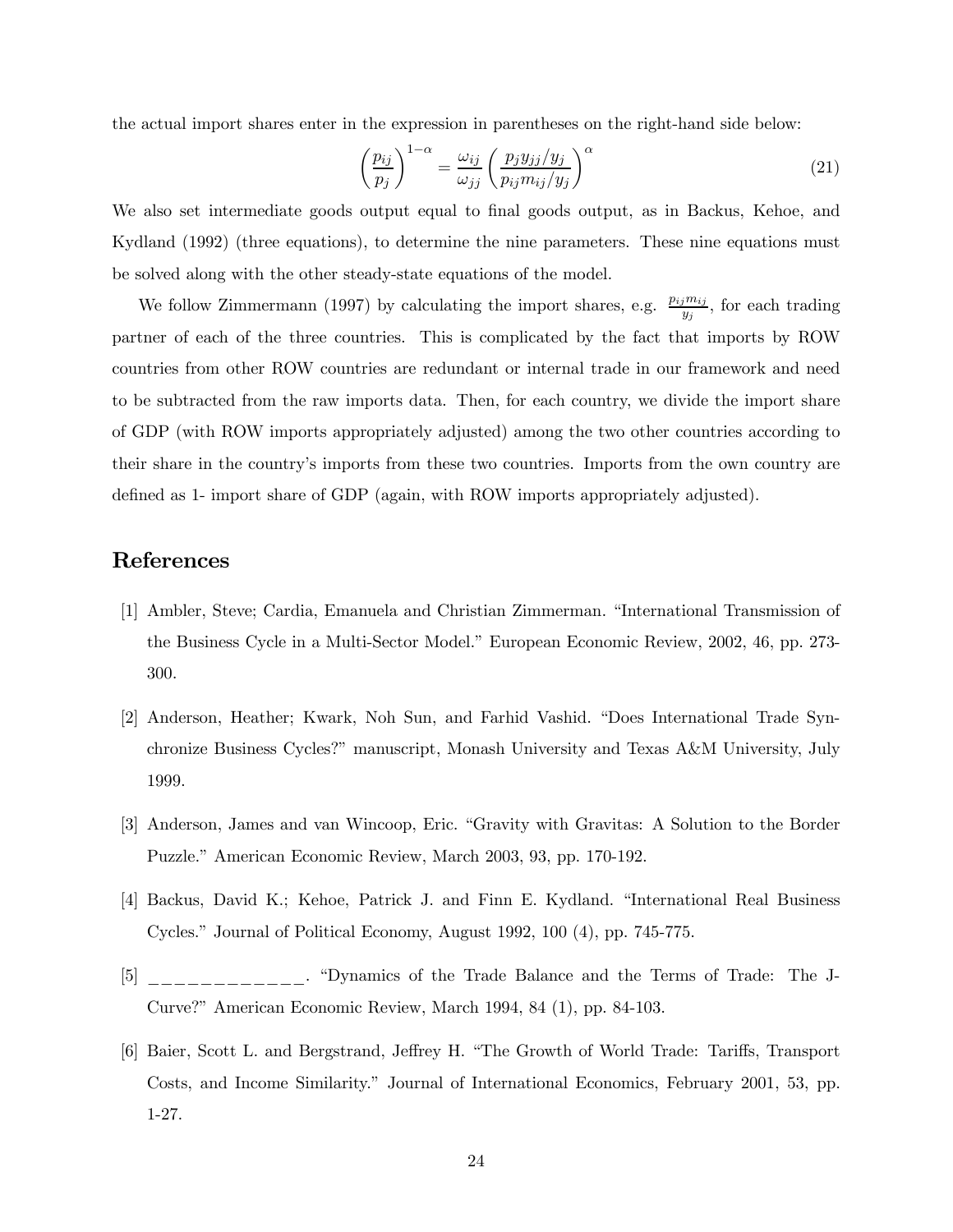- [7] Baxter, Marianne and Crucini, Mario J. "Business Cycles and the Asset Structure of Foreign Trade." International Economic Review, November 1995, 36 (4), pp. 821-54.
- [8] Baxter, Marianne and Kouparitsas, Michael. "Determinants of Business Cycle Comovement: A Robust Analysis." NBER Working Paper 10725, August 2004.
- [9] Betts, Caroline M. and Kehoe, Timothy J. "Tradability of Goods and Real Exchange Rate Fluctuations." Manuscript, University of Southern California and University of Minnesota, 2001.
- [10] Burstein, Ariel; Kurz, Christopher Johann, and Linda Tesar. "Trade, Production Sharing, and the International Transmission of Business Cycles." Manuscript, UCLA and University of Michigan, November 2004.
- [11] Calderon, Cesar A.; Chong, Alberto E., and Ernesto H. Stein."Trade Intensity and Business Cycle Synchronization: Are Developing Countries Any Different?" Manuscript, Inter-American Development Bank, March 2002.
- [12] Canova, Fabio, and Dellas, Harris. "Trade Interdependence and the International Business Cycle." Journal of International Economics, 1993, 34, pp. 23-47.
- [13] Clark, Todd E., and van Wincoop, Eric. "Borders and Business Cycles." Journal of International Economics, 2001, 55, pp. 59-85.
- [14] Fidrmuc, Jarko. "The Endogeneity of the Optimum Currency Area Criteria, Intra-Industry Trade, and EMU Enlargement." Contemporary Economic Policy, January 2004, 22 (1), 1-12..
- [15] Frankel, Jeffrey A. and Rose, Andrew K. "The Endogeneity of the Optimum Currency Area Criteria." Economic Journal, July 1998, 108, pp. 1009-1025.
- [16] Gruben, William C.; Koo, Jahyeong, and Eric Millis. "Does International Trade Affect Business Cycle Synchronization?", Manuscript, Federal Reserve Bank of Dallas, November 2002.
- [17] Head, Allen. "Aggregate Fluctuations with National and International Returns to Scale." International Economic Review, November 2002, 43 (4), pp. 1101-1125.
- [18] Heathcote, Jonathan and Perri, Fabrizio. "Financial Autarky and International Business Cycles." Journal of Monetary Economics, April 2002, 49 (3), pp. 601-628.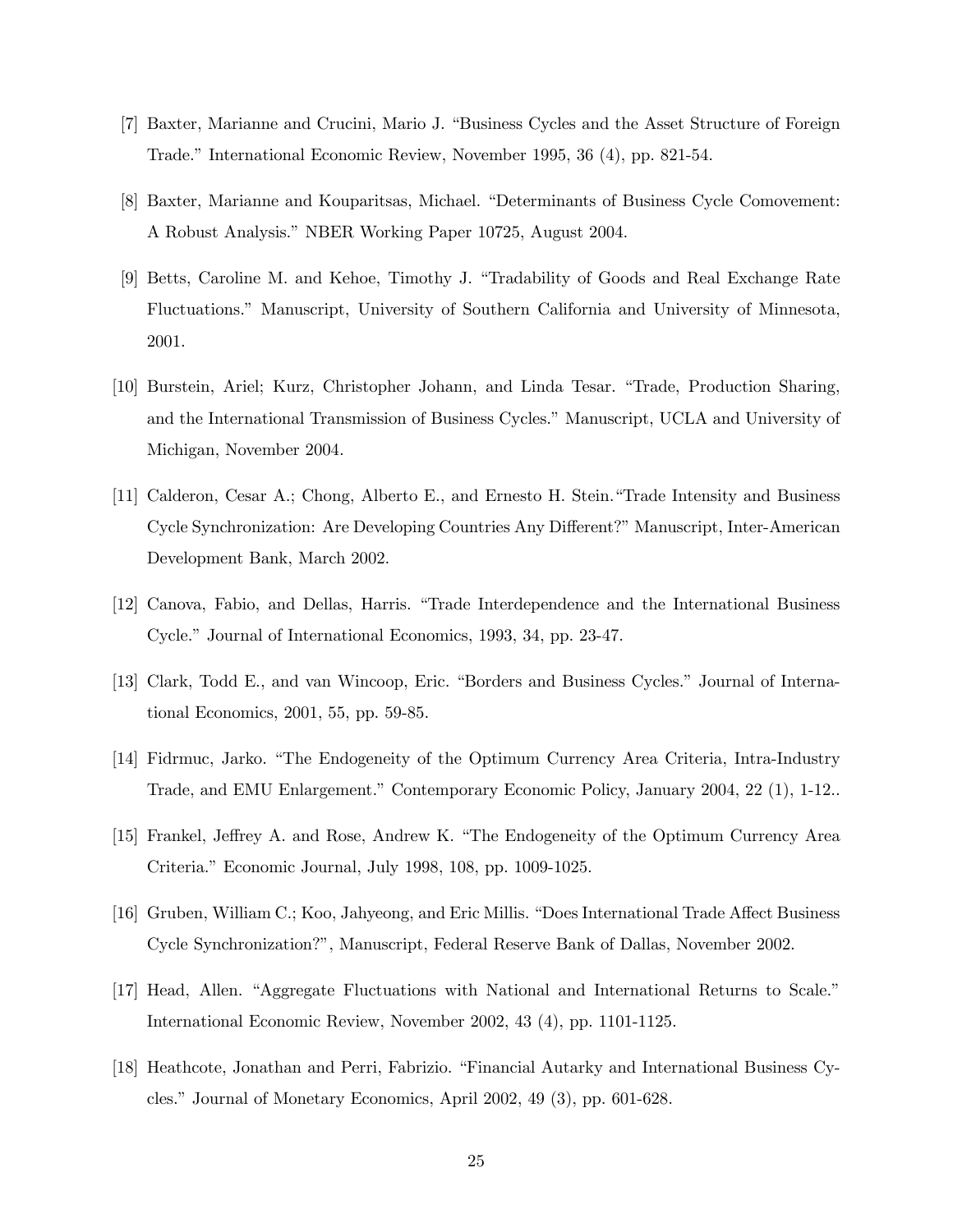- [19] Heston, Alan; Summers, Robert and Bettina Aten. Penn World Table Version 6.0, Center for International Comparisons at the University of Pennsylvania (CICUP), December 2001.
- [20] Hummels, David. "Have International Transport Costs Declined?" Manuscript. University of Chicago, 1999.
- [21] Hummels, David; Ishii, Jun and Kei-Mu Yi. "The Nature and Growth of Vertical Specialization in World Trade." Journal of International Economics, June 2001, 54, pp. 75-96.
- [22] Imbs, Jean. "Trade, Finance, Specialization, and Synchronization." Review of Economics and Statistics, August 2004, 86 (3), 723-734.
- [23] Keller, Wolfgang. "International Technology Diffusion." Journal of Economic Literature, September 2004, 42 (3), 752-782.
- [24] Kose, M. Ayhan, and Yi, Kei-Mu. "International Trade and Business Cycles: Is Vertical Specialization the Missing Link?" American Economic Review, Papers and Proceedings, vol: 91, 371-375, 2001.
- [25] Kose, M. Ayhan, and Yi, Kei-Mu. "The Trade-Comovement Problem in International Macroeconomics." Federal Reserve Bank of New York Staff Report #155, December 2002.
- [26] Kouparitsas, Michael. "North-South Business Cycles." Manuscript, Federal Reserve Bank of Chicago, April 1998.
- [27] Mazzenga, Elisabetta and Ravn, Morton O. "International Business Cycles: The Quantitative Role of Transportation Costs." Journal of International Money and Finance 23, August 2004, 645-71.
- [28] Obstfeld, Maurice and Rogoff, Kenneth. "The Six Major Puzzles in International Macroeconomics: Is There a Common Cause?" NBER Macroeconomics Annual 2000, 2001, 339-389.
- [29] Otto, Glenn; Voss, Graham and Luke Willard. "Understanding OECD Output Correlations." RDP 2001-05, Reserve Bank of Australia, 2001.
- [30] Prasad, Eswar S. "International Trade and the Business Cycle." Economic Journal, October 2001, 109, pp. 588-606.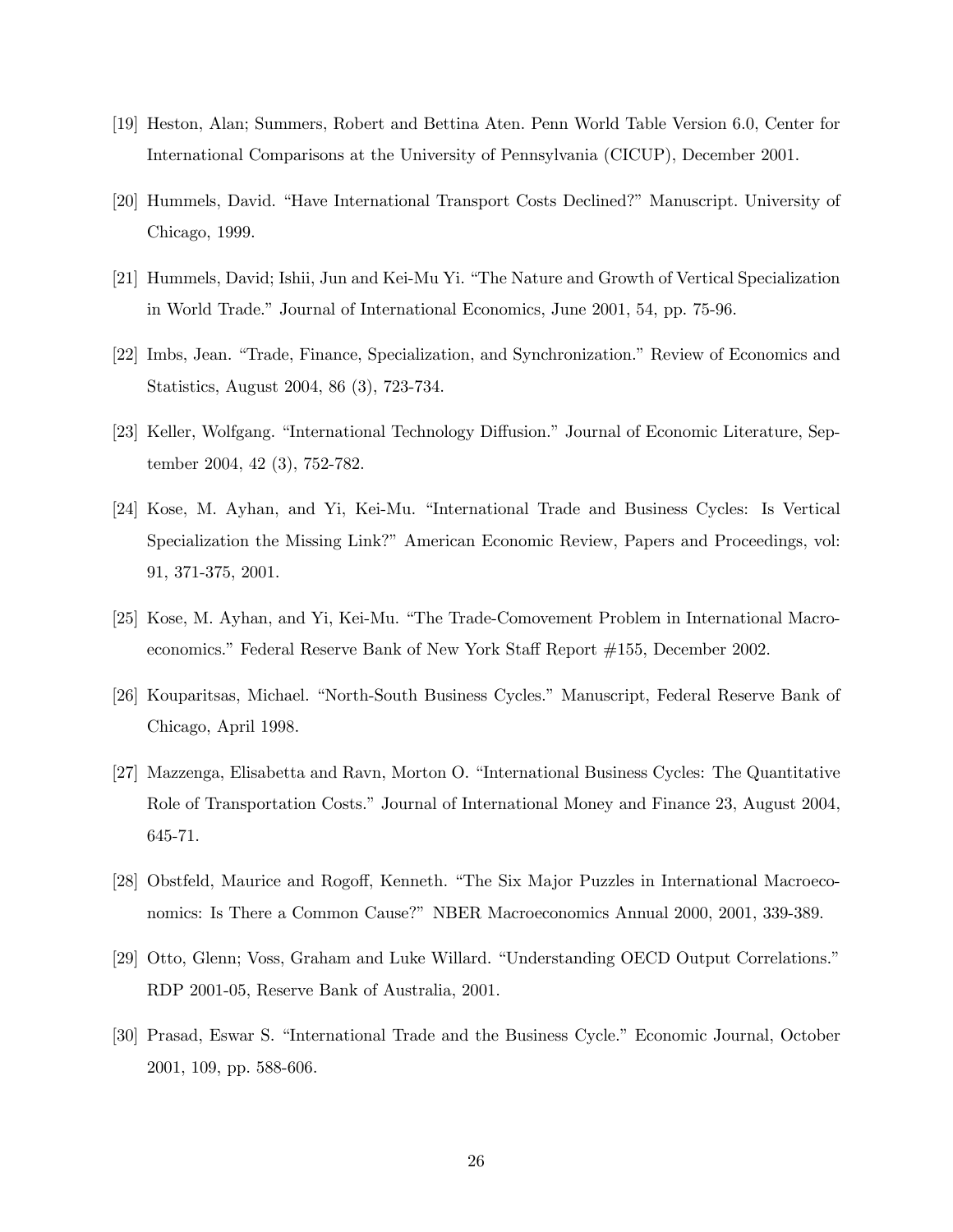- [31] Ravn, Morton O. and Mazzenga, Elisabetta. "Frictions in International Trade and Relative Price Movements." Manuscript, London Business School, 1999.
- [32] Schmitt-Grohe, Stephanie. "The International Transmission of Economic Fluctuations: Effects of U.S. Business Cycles on the Canadian Economy". Journal of International Economics, 1998, 44, pp. 257-287.
- [33] Yi, Kei-Mu. "Can Vertical Specialization Explain the Growth of World Trade?", Journal of Political Economy, February 2003, 52-102.
- [34] Zimmermann, Christian. "International Real Business Cycles Among Heterogeneous Countries." European Economic Review, 1997, 41, pp. 319-355.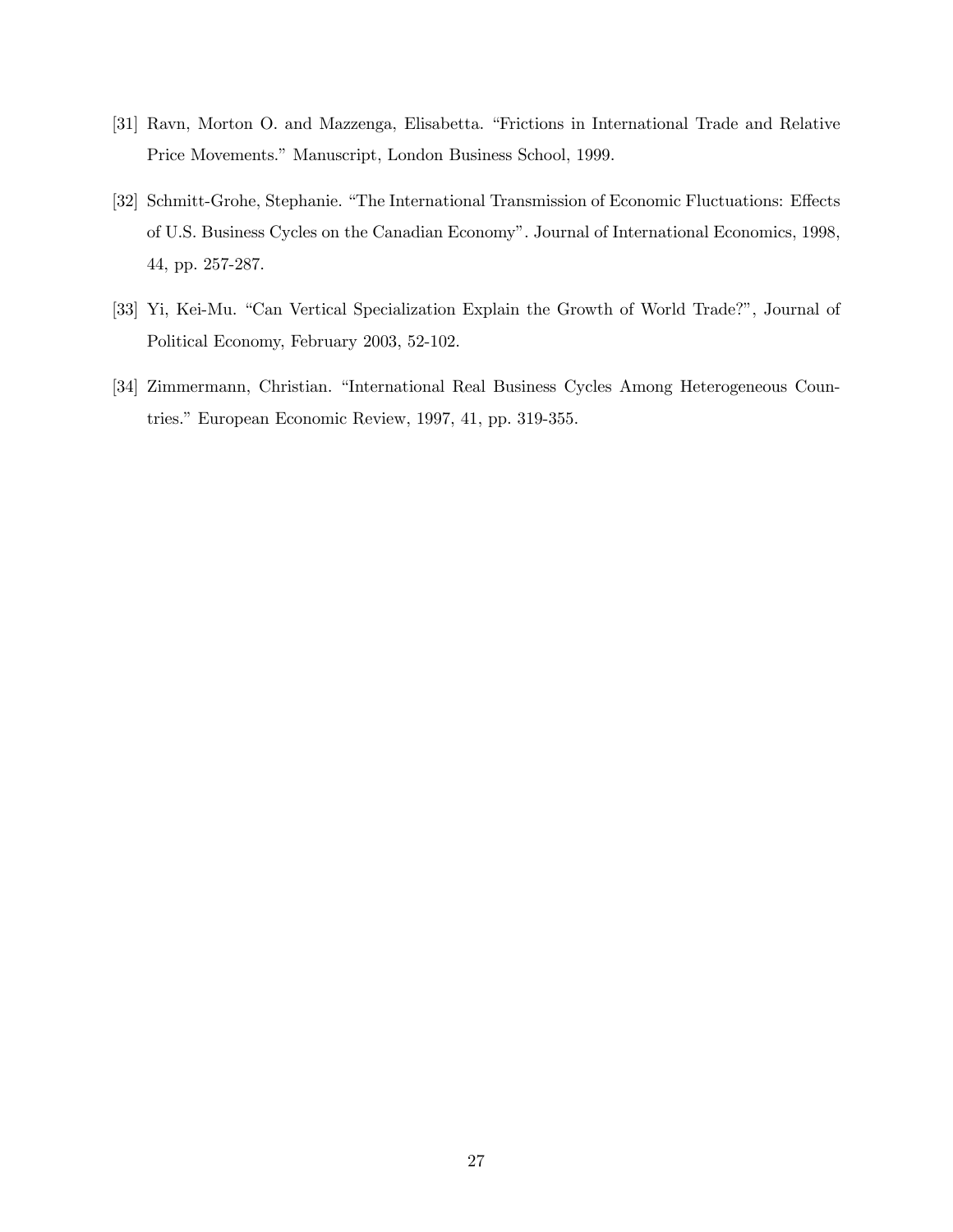

# **Figure 1: GDP correlation and Trade Intensity**

**(log) Bilateral Trade Intensity**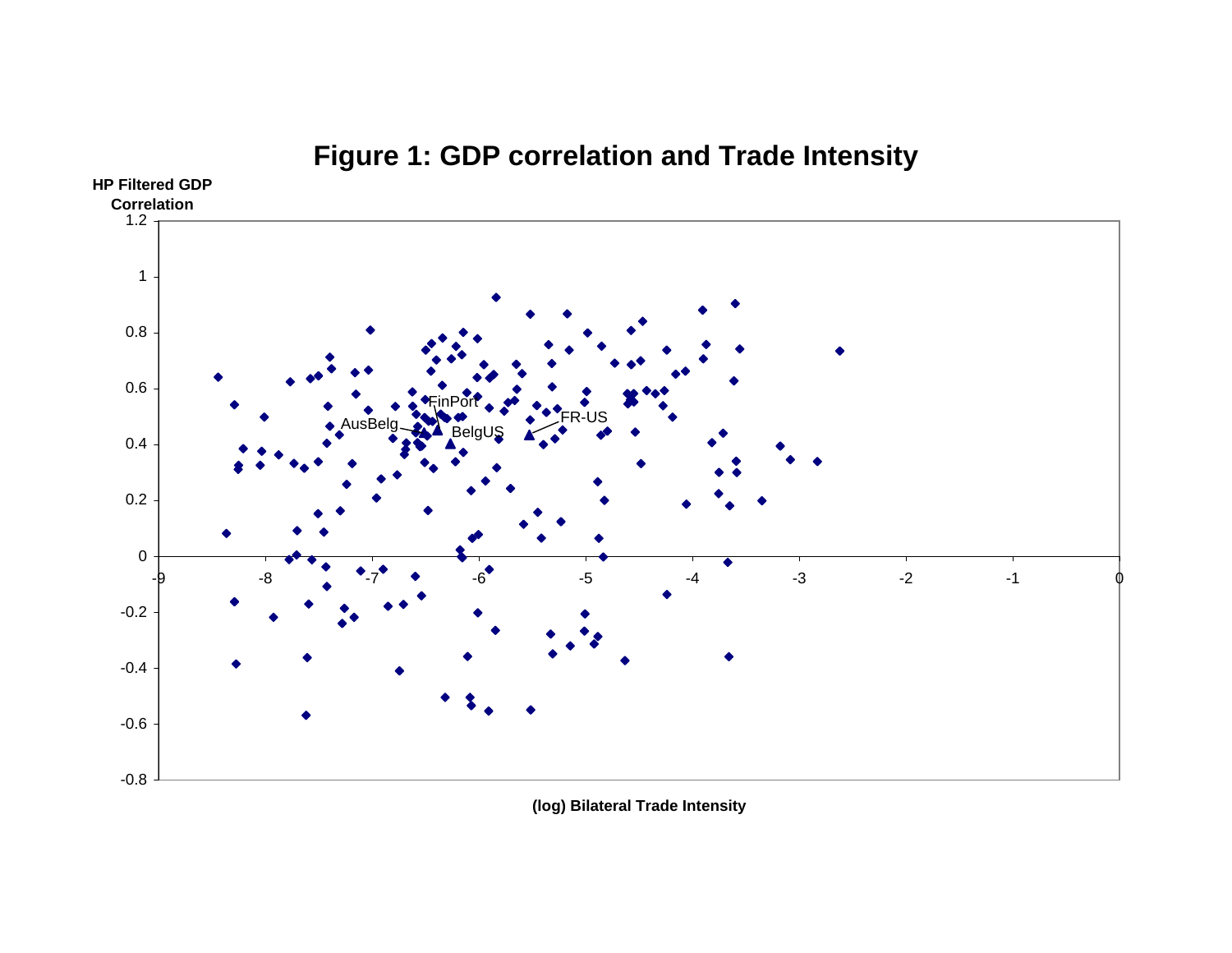**Figure 2: Impulse Response to Productivity Shock in Country 1, International Financial Autarky, Low Elasticity Case (0.5)** 





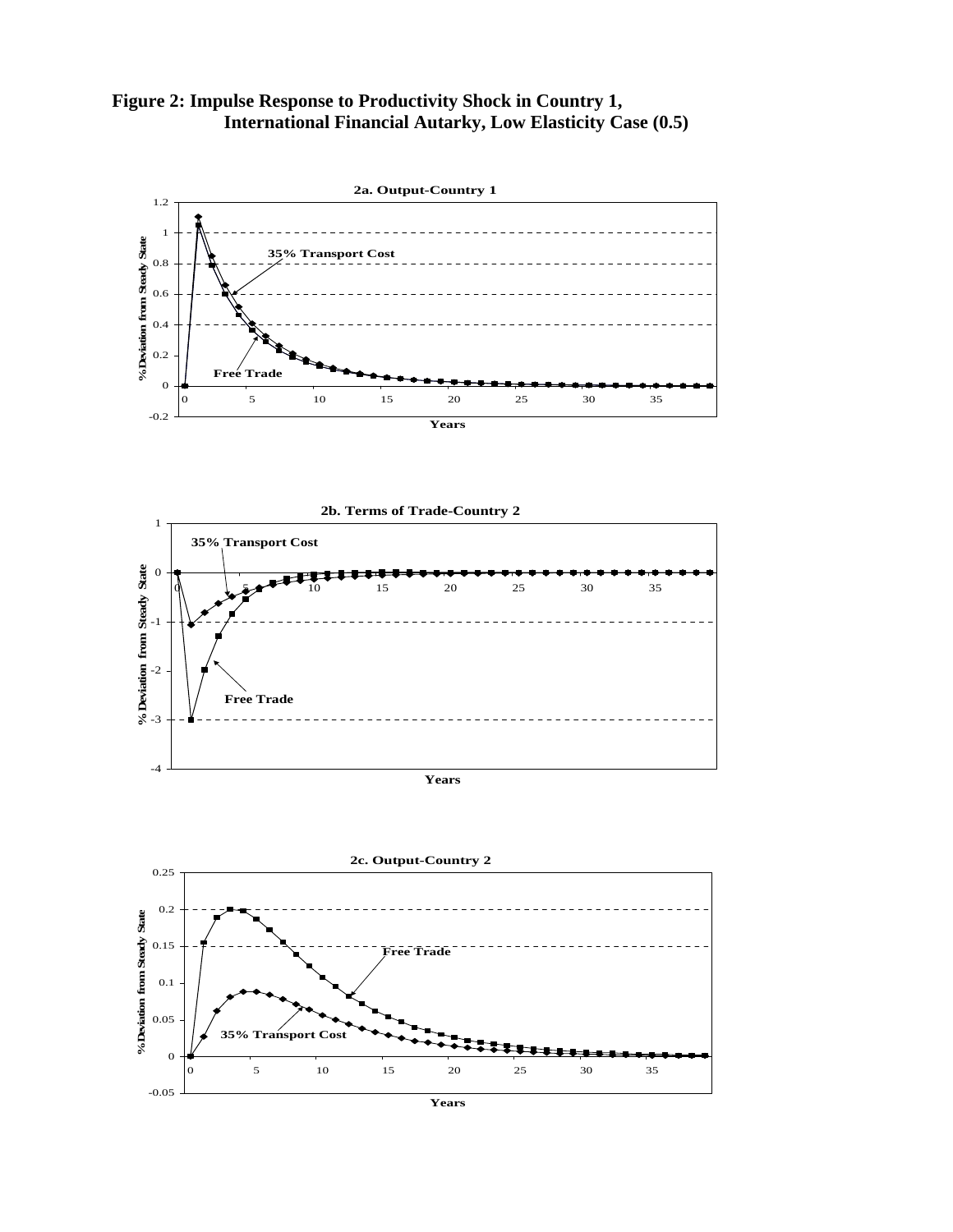**Figure 3: Impulse Response to Productivity Shock in Country 1, International Financial Autarky, High Elasticity Case (3)** 



**3b. Terms of trade-Country 2** -2 -1.6 -1.2 -0.8 -0.4  $\mathbf 0$ 0.4  $0 \times 5 = 5$  10 15 20 25 30 35 **Years % Deviation from Steady State Free Trade 35% Transport Cost**

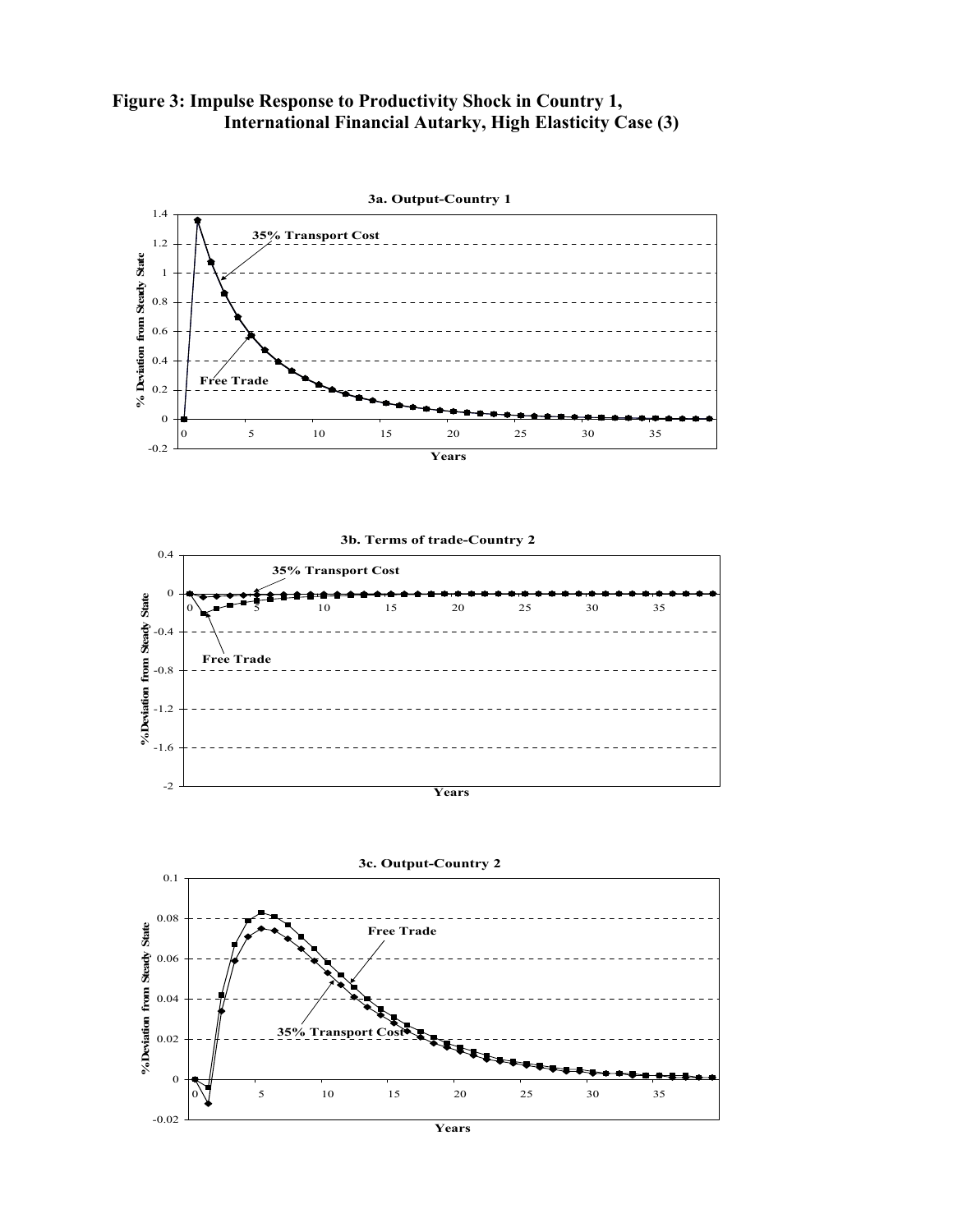# **TABLE 1 EMPIRICAL LINK BETWEEN TRADE AND BUSINESS CYCLE COMOVEMENT**

# **1a. Descriptive Statistics**

|                           | <b>Bilateral</b><br><b>Trade Intensity</b> | <b>HP-filtered GDP</b><br>correlation | Log first-differenced<br><b>GDP</b> correlation |
|---------------------------|--------------------------------------------|---------------------------------------|-------------------------------------------------|
| Median                    | 0.0023                                     | 0.42                                  | 0.34                                            |
| <b>Minimum</b>            | 0.0002                                     | $-0.57$                               | $-0.32$                                         |
| <b>Maximum</b>            | 0.0727                                     | 0.93                                  | 0.83                                            |
| <b>Standard deviation</b> | 0.0098                                     | 0.35                                  | 0.22                                            |
|                           |                                            |                                       |                                                 |

# **1b. Estimation Results (Updated Frankel-Rose Regressions)**

|                           | <b>Coefficient on Trade Intensity</b> |                |
|---------------------------|---------------------------------------|----------------|
|                           | Logs                                  | <b>Levels</b>  |
| <b>HP-filtered GDP</b>    | 0.091(0.022)                          | 12.557(3.760)  |
| Log first-differenced GDP | 0.078(.014)                           | 11.262 (2.859) |

# **1c. Trade and Comovement Properties of Benchmark Country Pairs**

| <b>Country Pair</b>     | <b>Bilateral</b><br><b>Trade Intensity</b> | <b>HP-filtered GDP</b><br>correlation | Log first-differenced<br><b>GDP</b> correlation |
|-------------------------|--------------------------------------------|---------------------------------------|-------------------------------------------------|
|                         |                                            |                                       |                                                 |
| <b>Belgium-US</b>       | 0.0019                                     | 0.403                                 | 0.359                                           |
| Australia-Belgium       | 0.0015                                     | 0.442                                 | 0.363                                           |
| <b>Finland-Portugal</b> | 0.0017                                     | 0.452                                 | 0.377                                           |
| France-U.S.             | 0.0040                                     | 0.434                                 | 0.363                                           |
|                         |                                            |                                       |                                                 |

*Note:* Annual GDP and trade data for 21 OECD countries, 1970-2000, is from IMF's International Financial Statistics and Direction of Trade Statistics. Bilateral trade intensity is sum of imports divided by sum of GDPs, averaged over 1970-2000. GMM estimation of GDP correlation on a constant and log or level of trade intensity. Standard errors in parentheses. Instrumental variables for trade intensity are log of distance, adjacency dummy, and common language, and are obtained from Andrew Rose's web site: http://faculty.haas.berkeley.edu/arose/RecRes.htm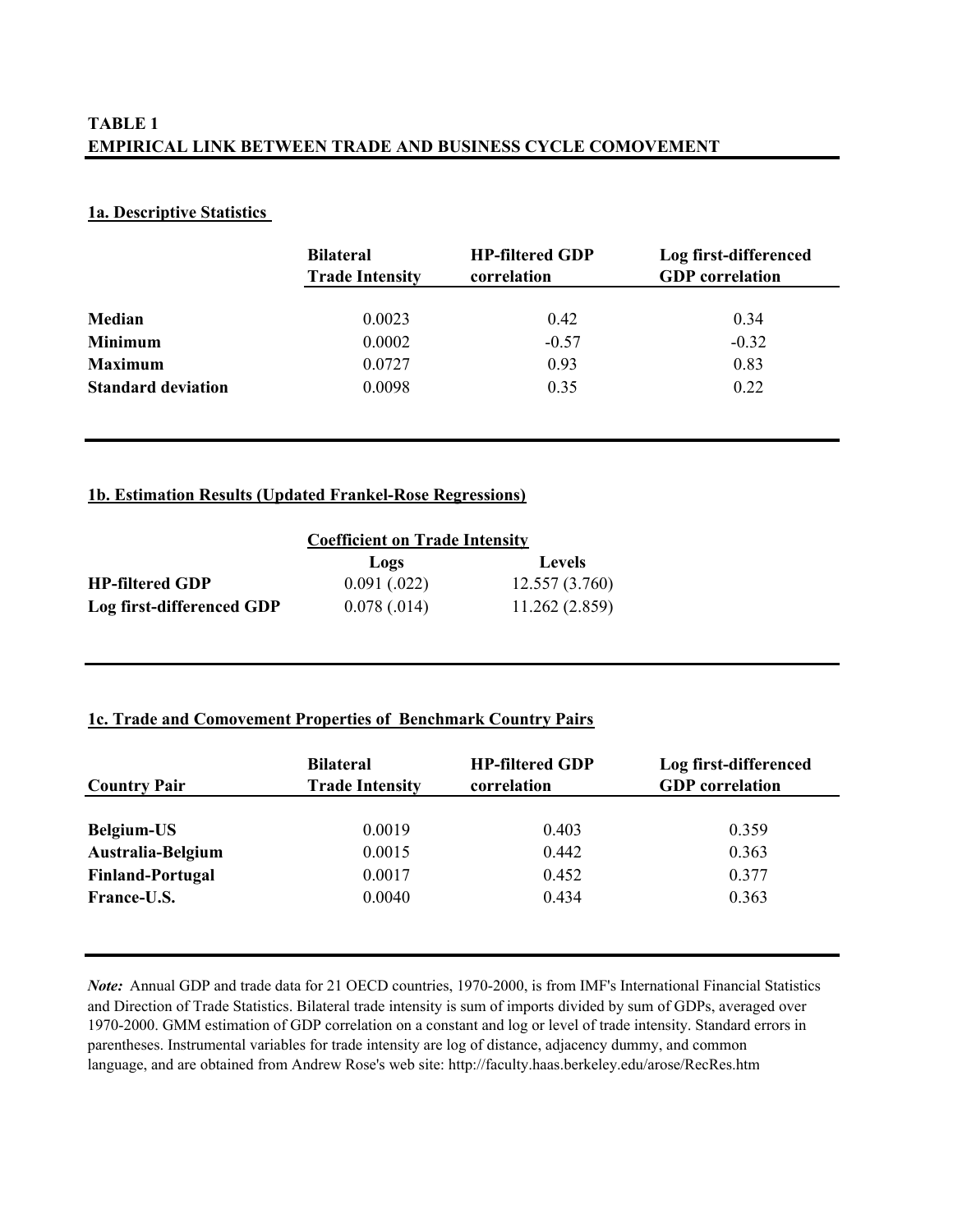# **TABLE 2 QUANTITATIVE ASSESSMENT OF EFFECTS OF TRADE ON GDP CO-MOVEMENT Baseline Experiment**

**Implied slopes based on log of trade intensity** *Estimated slope=0.091*

|                     |          |                        |                  | <b>COMPLETE MARKETS</b> |             |                        | FINANCIAL AUTARKY |                |                        |  |  |
|---------------------|----------|------------------------|------------------|-------------------------|-------------|------------------------|-------------------|----------------|------------------------|--|--|
| <b>Benchmark</b>    |          | <b>Transport Trade</b> |                  | <b>GDP</b>              | Implied     | Implied slope/         | <b>GDP</b>        | <b>Implied</b> | Implied slope/         |  |  |
| <b>Country-Pair</b> |          | Costs                  | <b>Intensity</b> | Correlation             | slope       | <b>Estimated Slope</b> | Correlation       | slope          | <b>Estimated Slope</b> |  |  |
|                     |          |                        |                  |                         |             | (percent)              |                   |                | (percent)              |  |  |
| Belgium             | U.S.     | 35%                    | 0.00127          | 0.3235                  |             |                        | 0.3113            |                |                        |  |  |
|                     |          | $0\%$                  | 0.00500          | 0.3294                  | 0.0043      | 4.7%                   | 0.3247            | 0.0098         | 10.8%                  |  |  |
| Australia           | Belgium  | 35%                    | 0.00073          | 0.1450                  |             |                        | 0.1339            |                |                        |  |  |
|                     |          | $0\%$                  | 0.00286          | 0.1456                  | 0.0005      | 0.5%                   | 0.1350            | 0.0008         | 0.9%                   |  |  |
| Finland             | Portugal | 35%                    | 0.00084          | 0.2506                  |             |                        | 0.2859            |                |                        |  |  |
|                     |          | 0%                     | 0.00331          | 0.2505                  | $-4.9E-0.5$ | $-0.1\%$               | 0.2870            | 0.0008         | 0.9%                   |  |  |
| France              | U.S.     | 35%                    | 0.00249          | 0.3419                  |             |                        | 0.3486            |                |                        |  |  |
|                     |          | 0%                     | 0.00974          | 0.3425                  | 0.0004      | 0.5%                   | 0.3555            | 0.0051         | 5.6%                   |  |  |

**Implied slopes based on level of trade intensity** *Estimated slope=12.557*

|                     |          |                        |                  | <b>COMPLETE MARKETS</b> |              |                       | <b>FINANCIAL AUTARKY</b> |                |                        |  |  |
|---------------------|----------|------------------------|------------------|-------------------------|--------------|-----------------------|--------------------------|----------------|------------------------|--|--|
| <b>Benchmark</b>    |          | <b>Transport Trade</b> |                  | <b>GDP</b>              | Implied      | Implied slope /       | <b>GDP</b>               | <b>Implied</b> | Implied slope/         |  |  |
| <b>Country-Pair</b> |          | Costs                  | <b>Intensity</b> | <b>Correlation</b>      | <b>Slope</b> | <b>Estimate Slope</b> | Correlation              | <b>Slope</b>   | <b>Estimated Slope</b> |  |  |
|                     |          |                        |                  |                         |              | (percent)             |                          |                | (percent)              |  |  |
| Belgium             | U.S.     | 35%                    | 0.00127          | 0.3235                  |              |                       | 0.3113                   |                |                        |  |  |
|                     |          | 0%                     | 0.00500          | 0.3294                  | 1.576        | 12.6%                 | 0.3247                   | 3.601          | 28.7%                  |  |  |
| Australia           | Belgium  | 35%                    | 0.00073          | 0.1450                  |              |                       | 0.1339                   |                |                        |  |  |
|                     |          | 0%                     | 0.00286          | 0.1456                  | 0.293        | 2.3%                  | 0.1350                   | 0.527          | 4.2%                   |  |  |
| Finland             | Portugal | 35%                    | 0.00084          | 0.2506                  |              |                       | 0.2859                   |                |                        |  |  |
|                     |          | 0%                     | 0.00331          | 0.2505                  | $-0.027$     | $-0.2%$               | 0.2870                   | 0.441          | 3.5%                   |  |  |
| France              | U.S.     | 35%                    | 0.00249          | 0.3419                  |              |                       | 0.3486                   |                |                        |  |  |
|                     |          | 0%                     | 0.00974          | 0.3425                  | 0.079        | 0.6%                  | 0.3555                   | 0.957          | 7.6%                   |  |  |

Note: **Implied slope** in logs (levels) is calculated as change in GDP correlation per unit log (level) change in trade intensity (between 35% and 0% transport costs)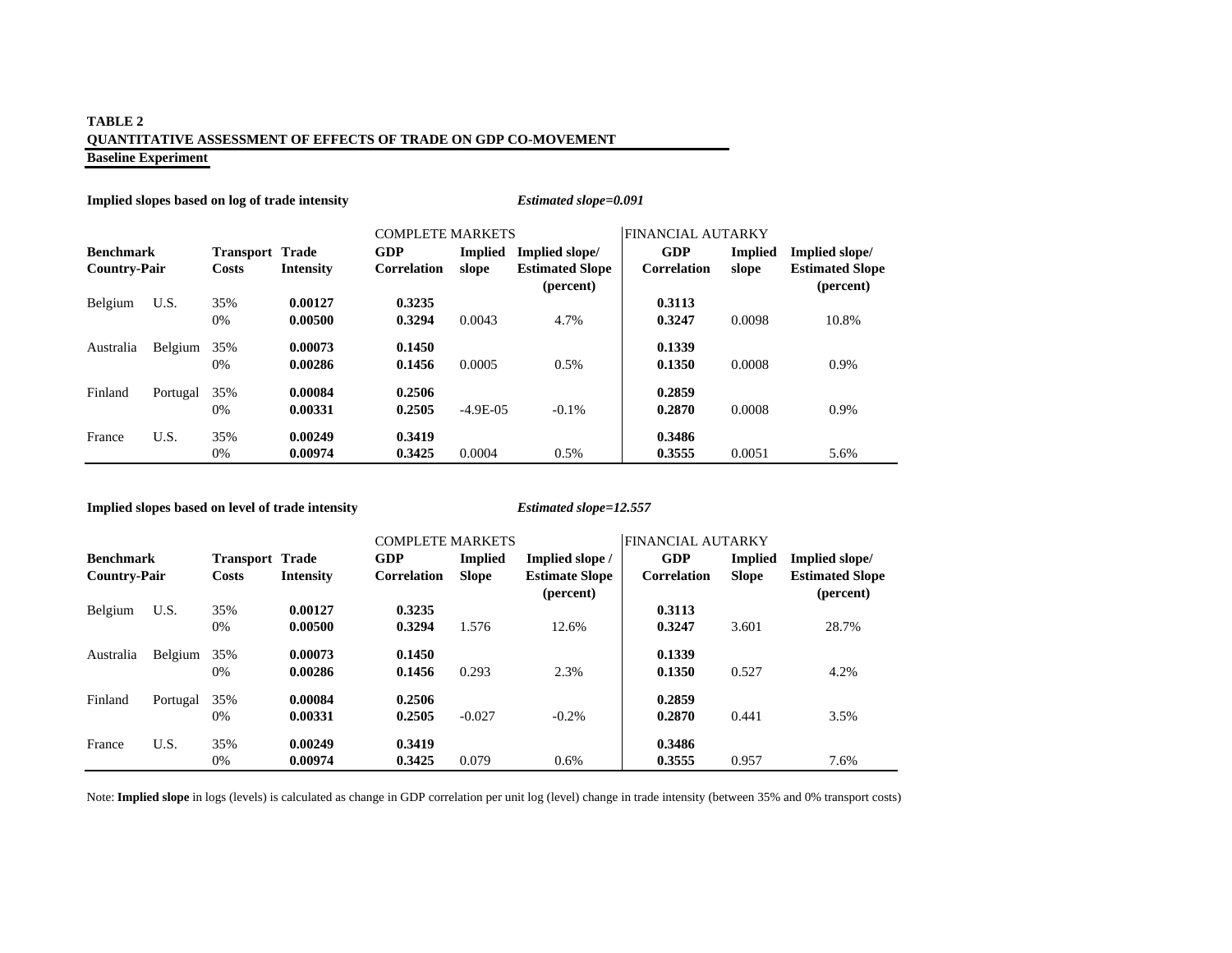### **TABLE 3 QUANTITATIVE ASSESSMENT OF EFFECTS OF TRADE ON GDP CO-MOVEMENT Low Elasticity Experiment**

#### **LOG Slopes** *Estimated slope=0.091*

|                     |          |                        |                  | <b>COMPLETE MARKETS</b> |         |                        | <b>FINANCIAL AUTARKY</b> |                |                        |  |
|---------------------|----------|------------------------|------------------|-------------------------|---------|------------------------|--------------------------|----------------|------------------------|--|
| <b>Benchmark</b>    |          | <b>Transport Trade</b> |                  | <b>GDP</b>              | Implied | Implied slope/         | <b>GDP</b>               | <b>Implied</b> | Implied slope/         |  |
| <b>Country-Pair</b> |          | Costs                  | <b>Intensity</b> | <b>Correlation</b>      | slope   | <b>Estimated slope</b> | <b>Correlation</b>       | slope          | <b>Estimated slope</b> |  |
|                     |          |                        |                  |                         |         | (percent)              |                          |                | (percent)              |  |
| Belgium             | U.S.     | 35%                    | 0.00211          | 0.3607                  |         |                        | 0.3513                   |                |                        |  |
|                     |          | 0%                     | 0.00404          | 0.3658                  | 0.0080  | 8.8%                   | 0.3676                   | 0.0251         | 27.5%                  |  |
| Australia           | Belgium  | 35%                    | 0.00121          | 0.1886                  |         |                        | 0.1852                   |                |                        |  |
|                     |          | 0%                     | 0.00231          | 0.1893                  | 0.0011  | 1.2%                   | 0.1865                   | 0.0020         | 2.2%                   |  |
| Finland             | Portugal | 35%                    | 0.00140          | 0.2881                  |         |                        | 0.3056                   |                |                        |  |
|                     |          | 0%                     | 0.00268          | 0.2893                  | 0.0019  | 2.0%                   | 0.3067                   | 0.0017         | 1.8%                   |  |
| France              | U.S.     | 35%                    | 0.00412          | 0.3579                  |         |                        | 0.3685                   |                |                        |  |
|                     |          | 0%                     | 0.00789          | 0.3603                  | 0.0038  | 4.2%                   | 0.3792                   | 0.0164         | 18.0%                  |  |

## **LEVEL Slopes** *Estimated slope=12.557*

|                     |          |                        |                  | <b>COMPLETE MARKETS</b>                        |       |                        | FINANCIAL AUTARKY  |                |                        |  |
|---------------------|----------|------------------------|------------------|------------------------------------------------|-------|------------------------|--------------------|----------------|------------------------|--|
| <b>Benchmark</b>    |          | <b>Transport Trade</b> |                  | <b>GDP</b><br><b>Implied</b><br>Implied slope/ |       |                        | <b>GDP</b>         | <b>Implied</b> | Implied slope/         |  |
| <b>Country-Pair</b> |          | Costs                  | <b>Intensity</b> | <b>Correlation</b>                             | slope | <b>Estimated slope</b> | <b>Correlation</b> | <b>Slope</b>   | <b>Estimated slope</b> |  |
|                     |          |                        |                  |                                                |       | (percent)              |                    |                | (percent)              |  |
| Belgium             | U.S.     | 35%                    | 0.00211          | 0.3607                                         |       |                        | 0.3513             |                |                        |  |
|                     |          | 0%                     | 0.00404          | 0.3658                                         | 2.681 | 21.4%                  | 0.3676             | 8.438          | 67.2%                  |  |
| Australia           | Belgium  | 35%                    | 0.00121          | 0.1886                                         |       |                        | 0.1852             |                |                        |  |
|                     |          | 0%                     | 0.00231          | 0.1893                                         | 0.642 | 5.1%                   | 0.1865             | 1.173          | 9.3%                   |  |
| Finland             | Portugal | 35%                    | 0.00140          | 0.2881                                         |       |                        | 0.3056             |                |                        |  |
|                     |          | 0%                     | 0.00268          | 0.2893                                         | 0.941 | 7.5%                   | 0.3067             | 0.841          | 6.7%                   |  |
| France              | U.S.     | 35%                    | 0.00412          | 0.3579                                         |       |                        | 0.3685             |                |                        |  |
|                     |          | 0%                     | 0.00789          | 0.3603                                         | 0.652 | 5.2%                   | 0.3792             | 2.827          | 22.5%                  |  |

Note: **Implied slope** in logs (levels) is calculated as change in GDP correlation per unit log (level) change in trade intensity (between 35% and 0% transport costs)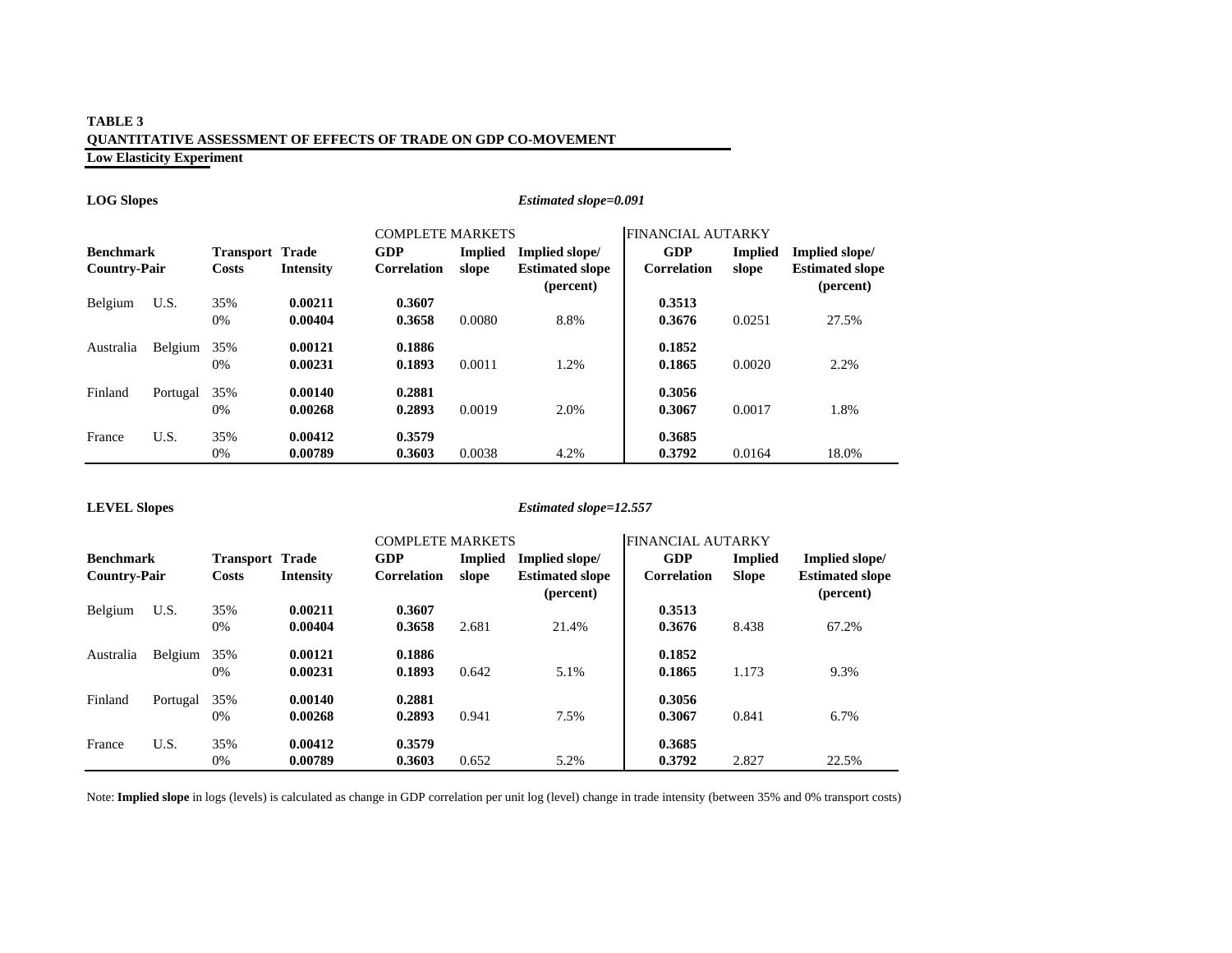# **TABLE 4 QUANTITATIVE ASSESSMENT OF EFFECTS OF TRADE ON GDP CO-MOVEMENT All Transport Costs Change**

| <b>FINANCIAL AUTARKY</b>                |          |                                 |                    |                                  | <b>Log Slopes</b><br><b>Estimated slope=</b><br>0.091 |                                                       | <b>Level Slopes</b><br><b>Estimated slope=</b><br>12.557 |                                                       |  |  |
|-----------------------------------------|----------|---------------------------------|--------------------|----------------------------------|-------------------------------------------------------|-------------------------------------------------------|----------------------------------------------------------|-------------------------------------------------------|--|--|
| <b>Benchmark</b><br><b>Country-Pair</b> |          | <b>Transport Trade</b><br>Costs | <b>Intensity</b>   | <b>GDP</b><br><b>Correlation</b> |                                                       | Implied slope/<br><b>Estimated slope</b><br>(percent) | <b>Implied</b><br>slope                                  | Implied slope/<br><b>Estimated slope</b><br>(percent) |  |  |
| Belgium                                 | U.S.     | 35%<br>0%                       | 0.00135<br>0.00478 | 0.2833<br>0.3396                 | 0.0447                                                | 49.1%                                                 | 16.45                                                    | 131.0%                                                |  |  |
| Australia                               | Belgium  | 35%<br>0%                       | 0.00093<br>0.00248 | 0.0939<br>0.1645                 | 0.0716                                                | 78.7%                                                 | 45.40                                                    | 361.6%                                                |  |  |
| Finland                                 | Portugal | 35%<br>0%                       | 0.00101<br>0.00297 | 0.2770<br>0.2950                 | 0.0166                                                | 18.3%                                                 | 9.18                                                     | 73.1%                                                 |  |  |
| France                                  | U.S.     | 35%<br>0%                       | 0.00265<br>0.00934 | 0.3415<br>0.3640                 | 0.0178                                                | 19.6%                                                 | 3.36                                                     | 26.8%                                                 |  |  |

Note: **Implied slope** in logs (levels) is calculated as change in GDP correlation per unit log (level) change in trade intensity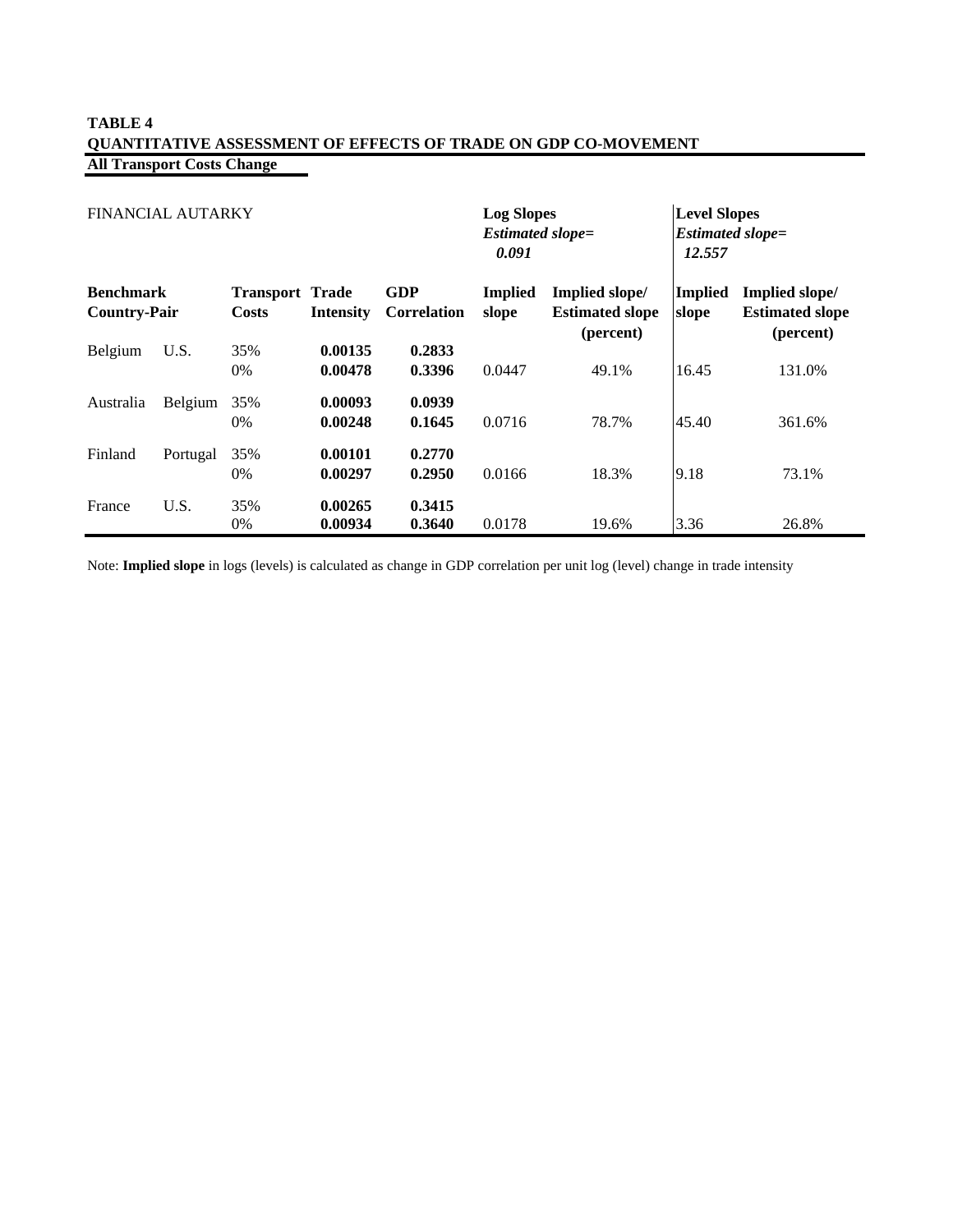# **TABLE 5 QUANTITATIVE ASSESSMENT OF EFFECTS OF TRADE ON GDP CO-MOVEMENT TFP correlations change**

# COMPLETE MARKETS **Level Slopes**

*Estimated slope= 12.557*

| <b>Benchmark</b><br><b>Country-Pair</b> |                | <b>Transport Trade</b><br>Costs | Intensity          | GDP<br><b>Correlation</b> | Implied<br>slope | Implied slope/<br><b>Estimated slope</b><br>(percent) |  |  |
|-----------------------------------------|----------------|---------------------------------|--------------------|---------------------------|------------------|-------------------------------------------------------|--|--|
| Belgium                                 | U.S.           | 35%<br>$0\%$                    | 0.00127<br>0.00500 | 0.3235<br>0.3533          | 7.99             | 63.6%                                                 |  |  |
| Australia                               | <b>Belgium</b> | 35%<br>$0\%$                    | 0.00073<br>0.00286 | 0.1450<br>0.1565          | 5.39             | 43.0%                                                 |  |  |
| Finland                                 | Portugal       | 35%<br>0%                       | 0.00084<br>0.00331 | 0.2506<br>0.2679          | 7.01             | 55.8%                                                 |  |  |
| France                                  | U.S.           | 35%<br>$0\%$                    | 0.00249<br>0.00974 | 0.3419<br>0.3900          | 6.64             | 52.9%                                                 |  |  |

# FINANCIAL AUTARKY **Level Slopes**

*Estimated slope= 12.557*

| <b>Benchmark</b><br><b>Country-Pair</b> |                | <b>Transport Trade</b><br>Costs | Intensity          | GDP<br><b>Correlation</b> | Implied<br>slope | Implied slope/<br><b>Estimated slope</b><br>(percent) |  |  |
|-----------------------------------------|----------------|---------------------------------|--------------------|---------------------------|------------------|-------------------------------------------------------|--|--|
| Belgium                                 | U.S.           | 35%<br>$0\%$                    | 0.00127<br>0.00500 | 0.3113<br>0.3479          | 9.82             | 78.2%                                                 |  |  |
| Australia                               | <b>Belgium</b> | 35%<br>$0\%$                    | 0.00073<br>0.00286 | 0.1336<br>0.1456          | 5.59             | 44.5%                                                 |  |  |
| Finland                                 | Portugal       | 35%<br>$0\%$                    | 0.00084<br>0.00331 | 0.2859<br>0.3040          | 7.30             | 58.1%                                                 |  |  |
| France                                  | U.S.           | 35%<br>$0\%$                    | 0.00249<br>0.00974 | 0.3486<br>0.4016          | 7.32             | 58.3%                                                 |  |  |

Note: **Implied slope** in logs (levels) is calculated as change in GDP correlation per unit log (level) change in trade intensity